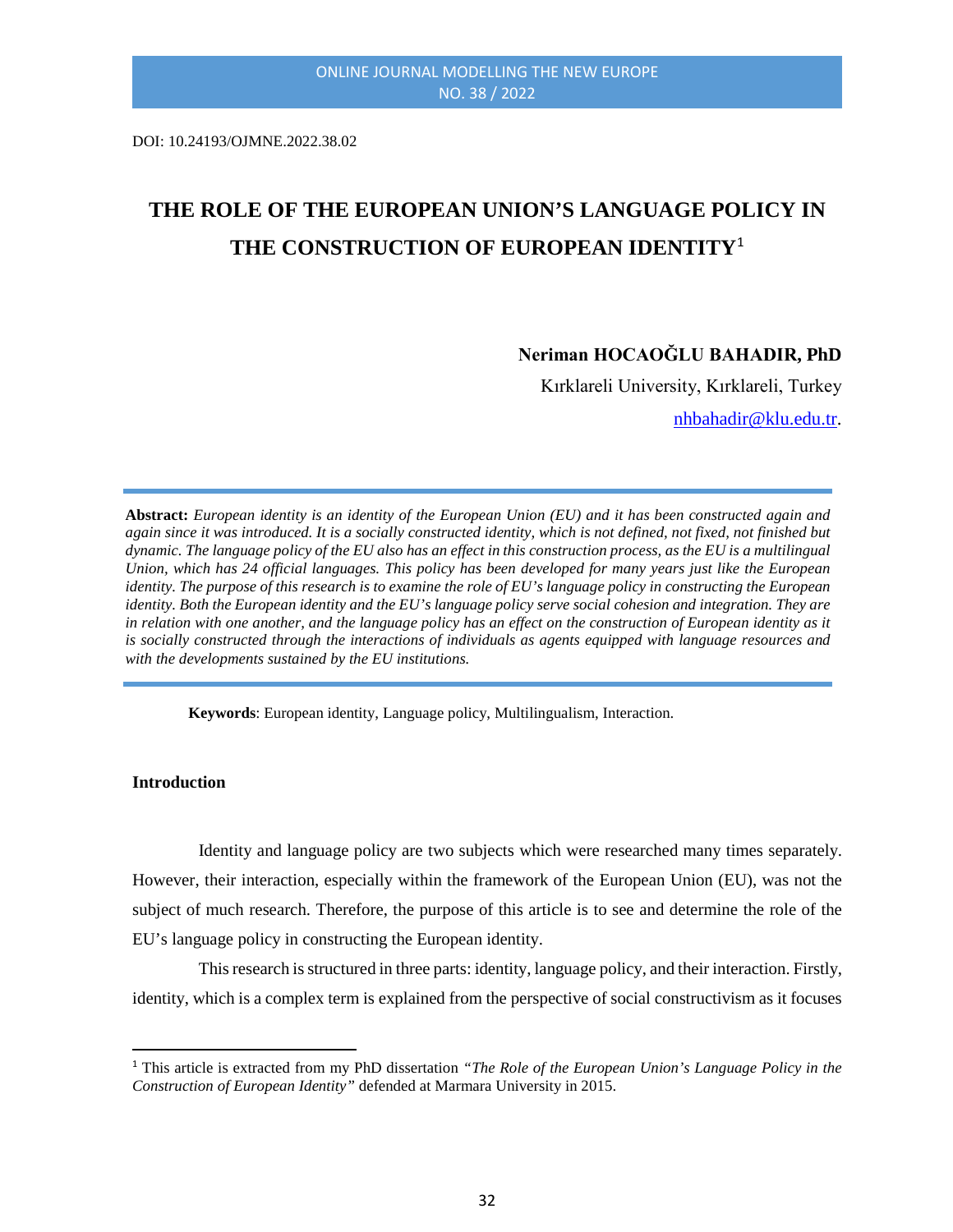on construction, which is also the case for identities. Then, the European identity is explained within a historical context to see how it has developed since its first introduction in the EU. As a second step, the language policy of the EU, which has its own unique characteristics, is analysed. To be in line with the first part, the language policy, related developments are also placed in a historical context. Lastly, the identity-language relation and the role of the European language policy in the construction of European identity are examined and questioned.

This research accepts that identity is a construction, and it is constructed and reconstructed in interactions. In other words, it is not finished or stable, instead, it is dynamic and always under construction. Furthermore, it is a term that can be used to understand, perceive and define the other actors and also ourselves in any kind of relations.

In the construction process of identity, interactions and relations are important and language is a fundamental tool for communication, which sustains this relation. However, language is not just a way of communication; it is also a constituent of culture and identity. For that reason, identity and language are both researched in this paper to see their relation and the effect of language policy in constructing identity. Moreover, the main argument is that the European identity is a construction, and the language policy of the EU has a role in this construction process.

# **1. THE ISSUE OF IDENTITY FROM THE PERSPECTIVE OF SOCIAL CONSTRUCTIVISM**

Onuf (1989, p. 1) introduced constructivism as a term in International Relations and stated that "people always construct, or constitute, social reality even, as their being, which can only be social, is constructed for them". This statement is important in terms of this research as it notes that social reality and people's being or, in other words, their identity is constructed. Risse (2009, p. 145) also points out that social reality does not come from somewhere else, but it is constructed and reproduced by human agents in their daily lives, with their daily practices. Therefore, social reality is constructed with interactions within the daily lives of the human beings, and the human beings who interact are the constructors of the social reality. According to Thomas Christiansen, Knud Erik Jorgensen and Antje Wiener (2001, p. 5), norms and ideas have an impact on the construction process of identities. However, norms and ideas are not the only determinants in this construction process.

Within the constructivist approach, institutions have an essential and shaping role in constructing identities. According to Koslowski and Kratochwil (1994, p. 227), institutions are defined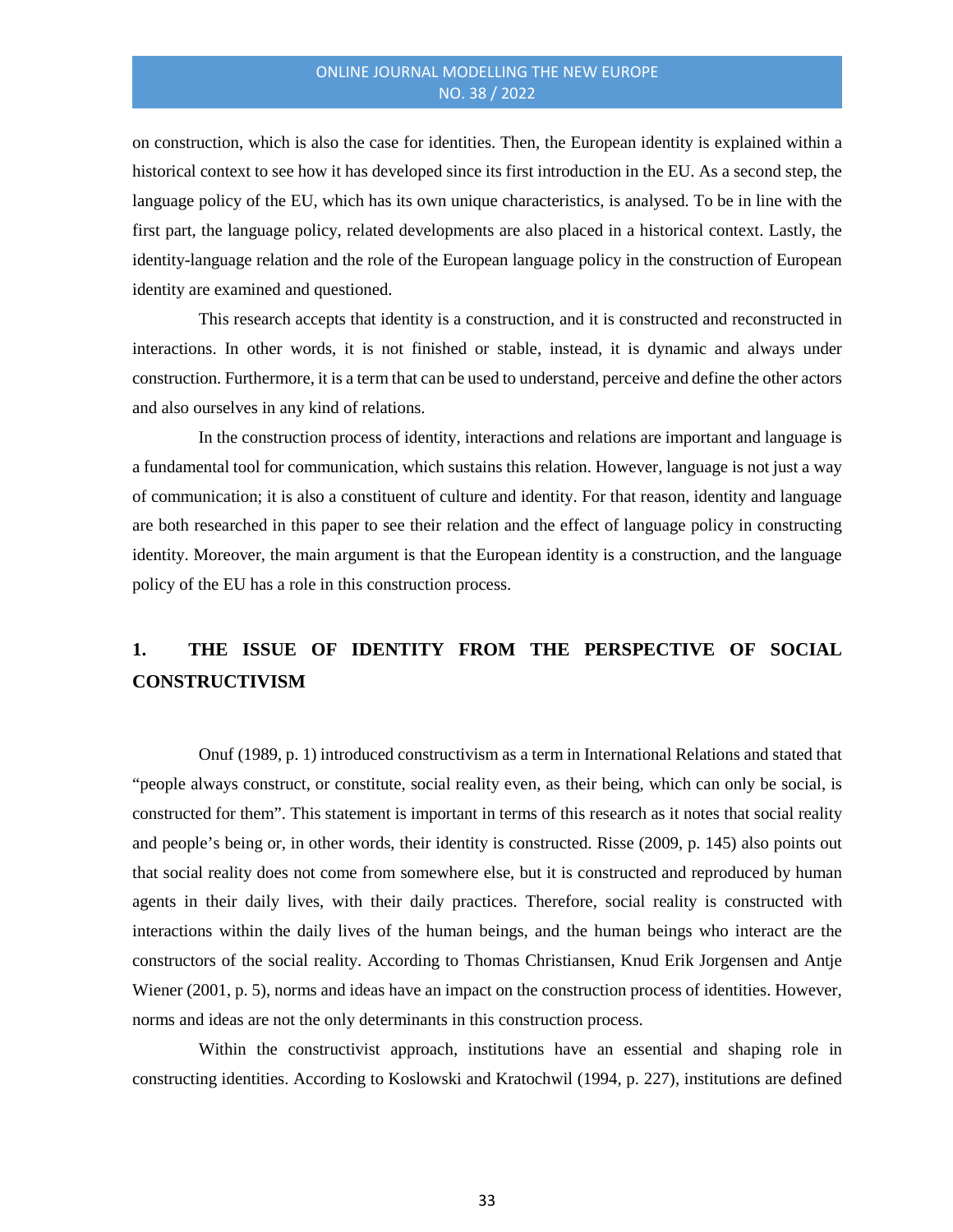as elements of stability and strategic variables, which are used for the analysis of change in the constructivist research program, and they "are continually reproduced and modified through the actors' practices". Kohli (2000, p. 119), who has also similar views, indicates that the European identity will be a by-product of its institutional constructions and adds that its growing cultural networks of communication and exchange, its common economy and currency, its political framework of governance and representation, its institutions of redistribution and solidarity and its European level organisations also contribute to the construction of European identity. Here, it is crucial to note that,similarly to human beings, institutions also have effects on constructing and shaping the identities, a top-down effect.

To prevent misunderstanding and to be clear with the aim of this research, the first aspect is focused on the characteristics of identity. For example, Hall (1996, p. 1) points out that identity is "a 'production', which is never complete, always in process, and always constituted within, not outside, representation." Hall (1991, p. 19) also states that "identity is always an open, complex and unfinished game - always 'under construction'". Shore (1996, p. 110) emphasizes the importance of change in describing identity and notes that identity is constantly changing. Building on these views, identity is active and alive, rather than being static, fixed, or inactive. It is a process in which the identities are constructed, reconstructed, shaped and reshaped in time; it is never finished but always under construction. This is also the case for the European identity, which has been shaped with each enlargement and official developments.

An important contribution to the literature of identity is made by Delanty through his research. According to Delanty and Rumford (2005, pp. 51-52), identity has four aspects which are its processual or constructed features, narrative dimension, relation to self, and other and multiple features. If these aspects are connected to the European identity, the first of the four is referred mostly because the European identity is thought to be constructed in a process. Delanty and Rumford support these views by stating that identity is not given but it is a mode of self-understanding and identities are fluid, negotiable and contested.

In defining identities, the term 'other' can be used as a good reference point. According to Mayer and Palmowski (2004, p. 577), identity is constructed "through interaction with each other and with outsiders". Here, "outsider" can be seen as "other" who is a reference point for the individual in defining himself/herself. Identity is formed while two parties are interacting; in other words, it is constructed when they are in an interactive relation. In a relation, individuals interpret themselves by using "other". In short, "others" are functional in defining and positioning identities.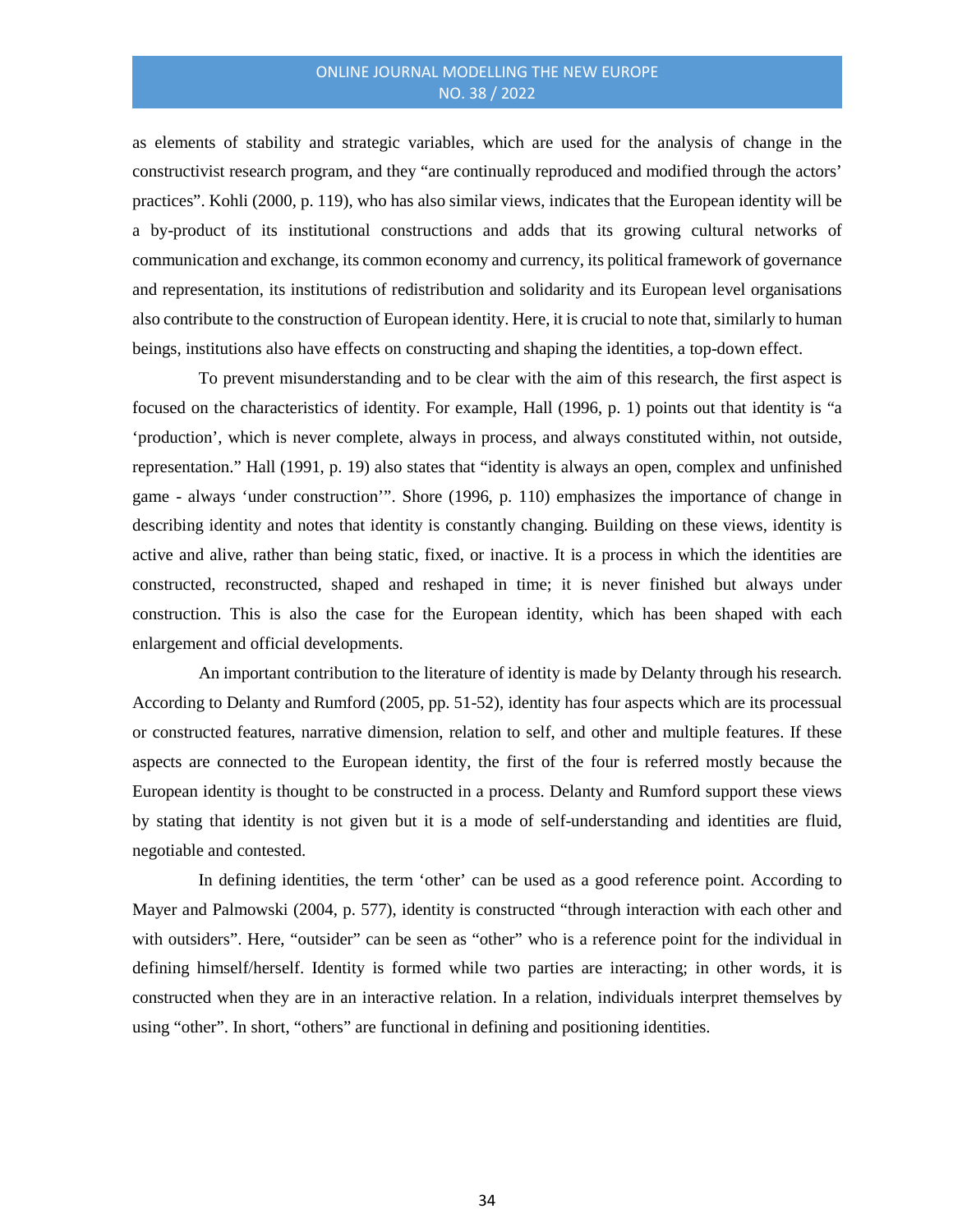#### **2. THE CONSTRUCTION OF EUROPEAN IDENTITY**

This second part analyses the construction process of European identity in a historical context. It is aimed to focus on the change of European identity in time. In order to reveal this change, official documents are analysed.

The *Copenhagen Declaration on European Identity* can be evaluated as the starting point of the historical analysis, as the concept of European identity was first introduced in this declaration in 1973 (European Commission, 1973, p. 118). There are three parts in the Declaration. In the first part, which is about the unity of the members of the community, the fundamental elements of the European identity (such as democracy, the rule of law, social justice and human rights) and the essential parts of the European identity (such as the Treaties of Paris, Rome, the common market, the customs union, the institutions, common policies) are stated (CVCE, 1973, p. 2). Here, the common values and essential parts of the EU are used to define the European identity; therefore, it can be said that they constitute both the EU and its identity. In the second part, which is about the European identity in accordance with the world, the objectives of the union are set (CVCE, 1973, p. 3).Lastly, in the third part, which is about the dynamic nature of a united Europe, the concept of European identity is expressed clearly, and it emphasizes the fact that it would evolve. Here, the other countries are used as a reference point in defining European identity, and the progressive nature of this definition is emphasized (CVCE, 1973, p. 4). Consequently, it can be said that identity is constructed in relation to others, and it is dynamic.

The Tindemans Report is another historical development in the construction of European identity. The Report is about the European Union, its common vision of Europe, its place in the world, its policies, institutions, and its relationship with its citizens. With a view to this research, there is also a focus on the cultural diversity and uniting factors, which can be evaluated as the common values. The Report also contains some proposals to ensure solidarity, to become closer and real for the citizens. Some of these proposals focused on a greater integration in education and the media to show the European reality, providing information about the cultural heritage of the EU, supporting the spread of information, and knowing each other better. The Report emphasises that educational integration can be provided with bilateral and multilateral agreements between universities and reciprocal recognition of studies in various sectors. All these aimed to bring the EU citizens closer (European Commission, 1976, p. 28). After this emphasis, in 1986, the European Commission proposed Erasmus programme for student exchanges. The Erasmus programme has an important role in constructing European identity because it provides the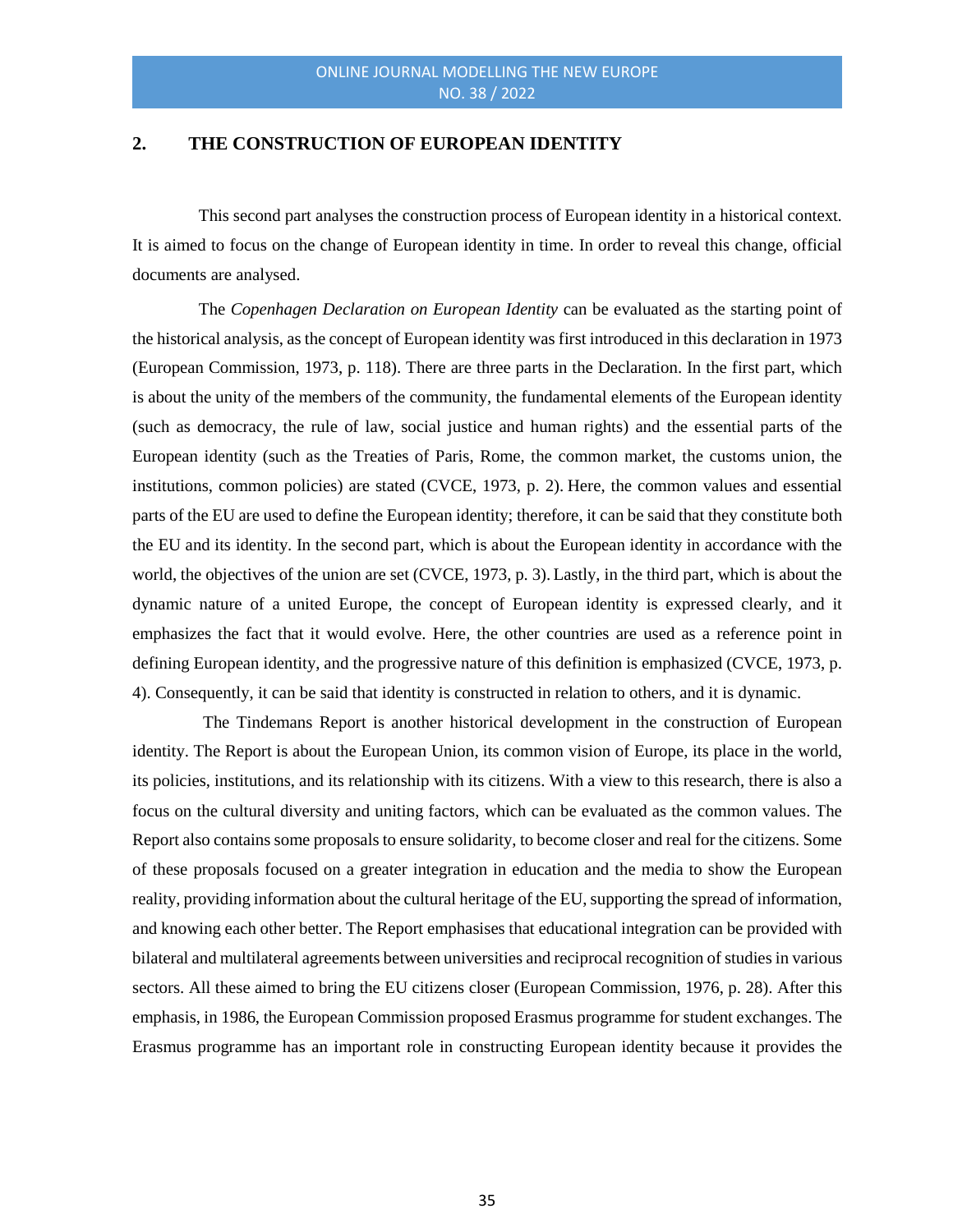mobility of students, shortens distances, and brings citizens closer, helps to create a feeling of belonging and provides awareness of the European culture and its richness.

Another step is Solemn Declaration on European Union. This document emphasizes the European identity by noting that member states, "wish to affirm European identity" and "confirm their commitment to progress towards ever closer union" (CVCE, 1983, p. 2). The phrase of "ever closer union" was mentioned many times in relation to the issue, in the following years.

The reports of the Addonnino Committee can also be seen as a progress in constructing the European identity. The first (interim) report was generally about arrangements to offer the citizens "tangible benefits in their everyday lives" and to ease the "rules and the practices which cause irritation to Community citizens" (University of Pittsburgh, 1985, p. 9). In the second (final) report, there were more culture-oriented issues and offers for strengthening the image and identity of the Community, such as having a flag and emblem; using the music of the "Ode to Joy" from Beethoven's Ninth Symphony as an anthem; designing stamps about the events and ideas in the Community; abolishing inadequate and obsolete signs at internal borders (University of Pittsburgh, 1985, pp. 18-30). These were just some of the recommendations, but there were many more. It can be said that there were many proposals to strengthen the image and the identity of the EU and to make it tangible and alive for the peoples of Europe. As Shore (2000, p. 47) indicates, various "symbolic measures" to enhance the Community profile were recommended as a remedy for the ordinary citizens because of their lack of awareness of their identity and heritage. These early attempts were both about constructing European identity and making it visible and concrete.

The Single European Act is another step in constructing the European identity. There is a reference to the European identity, but it is just related to the closer co-operation on European security (Eur-lex 1987, pp. 13-14).It does not give detailed information about the European identity, but it is still important as the concept entered the EU treaties.

Another step is the Maastricht Treaty. The references in the Treaty and in the Declarations are about the European security and defence identity as it is in the Single European Act, but they are a little bit clearer. However, as Delanty (2002, p. 350) states, there was no attempt to describe the European identity; there were just some references to the "common cultural heritage", which were generally about the common foreign and security policy (Eur-lex 1992, p. 1). As Moreira (1997) expresses, the Maastricht Treaty just related the European identity to defence. However, the Maastricht Treaty contributed to the EU by providing a legal basis for the concept of European citizenship because it was first introduced in the Maastricht Treaty in 1992 (Herrero n.d., p. 3). The concepts of citizenship and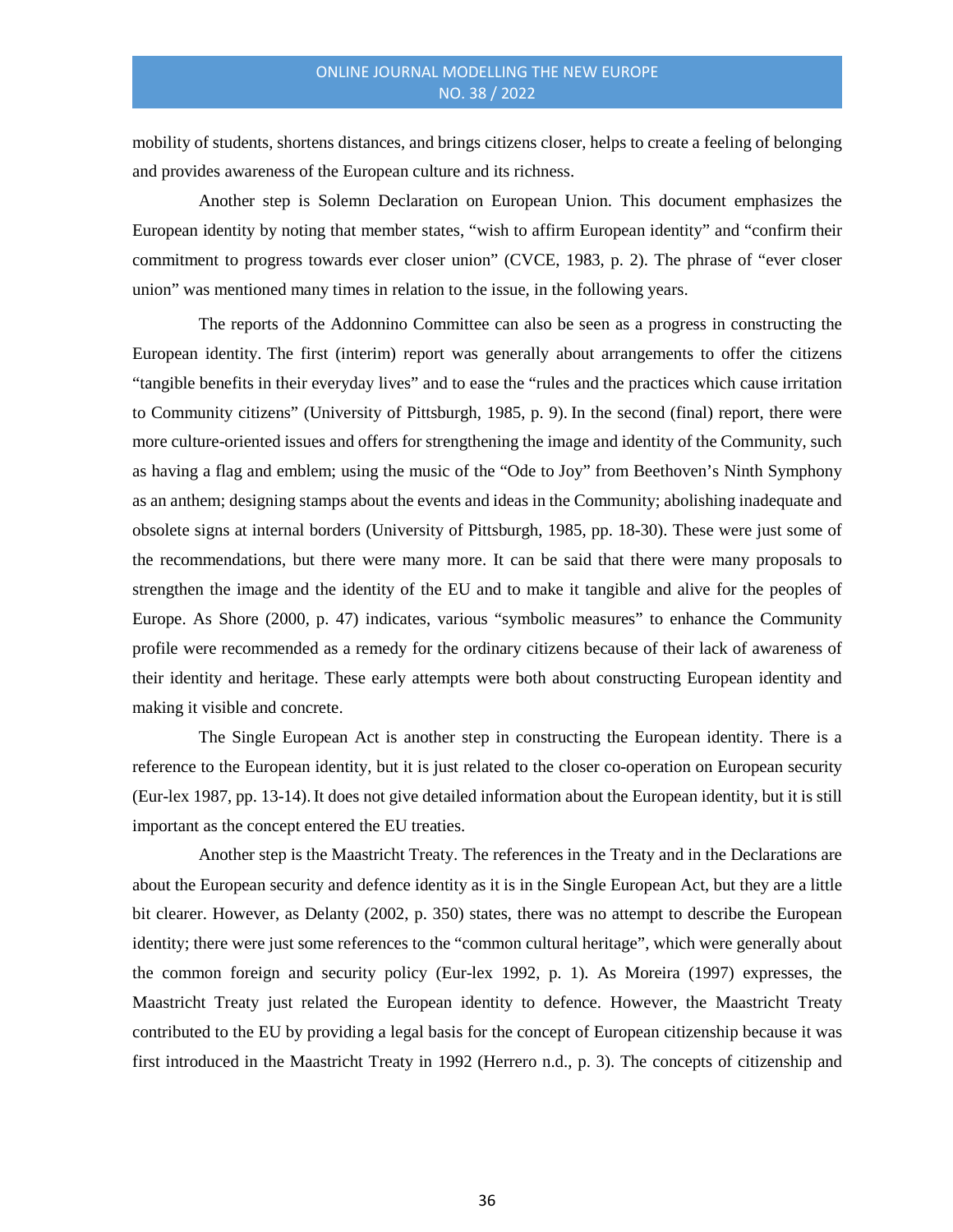identity have a common point as Preuss (1998, p. 142) emphasises that "the concept of citizenship is a social construction" and, according to him, it is "constitutive of the identity of a particular -politicalcommunity" and it "defines the social identity of the individuals." So, its existence supports constructing an identity and its presence.

Another report on the European identity is the 1993 *De Clercq Report* (Dunkerley et al. 2002, p. 117). In general, the Report is concerned with the information and communication policy of the EU but there are also references to the European identity. The document mentions some of the European's shared values as well as the fact that these values could be seen as the basis of the European identity. Furthermore, the report expresses the significance of symbols and mottos, and indicates that the Europeans start realizing their identity and assert their position and their cultural richness in the world (University of Pittsburgh 1993, pp. 1-33). Therefore, it can be noted that common values are the constituent of the European identity, while symbols, and mottoes are tools in constructing the European identity.

The Treaty of Amsterdam is also an important step as the principles of the EU; in other words, the common values related to European identity are clearly stated among the Articles of the Treaty (Eurlex, 1997, p. 8). According to Laffan (2004, p. 82), besides these common values, the self-definition of the EU includes references to diversity, and he gives Articles 6(3) and 151(1) of the Treaty of Amsterdam as an example of respecting and referring its diversity.

The Treaty of Nice is also a vague step in this process as identity is mentioned just twice and it is defined as "a coherent force on international scene" (Eur-lex, 2001, p. 8). This shows that it is evaluated as a tool.

Another development is the Treaty of Lisbon. The common values take place within the Treaty but there are not any references to the European identity (Eur-lex, 2007, p. 11). The symbols (flag and anthem) that imply a supranational state; departing from the nation states and stated in the Constitutional Treaty, are abandoned in the Treaty of Lisbon (CIVITAS, "Treaty of Lisbon", n.d.). Even so, sixteen member states continued to use the symbols to "express the sense of community of the people in the European Union and their allegiance to it" (Eur-lex, 2007, p. 267). This can be evaluated as retreating from more integration because of the state implications of the symbols. This may be a sign of doubt about the European identity and its power, which co-exists with national identities in a harmony. However, some of the member states still use these symbols and they are visible, touchable, and effective in citizens' daily lives. As such, they are still valuable in constructing the European identity.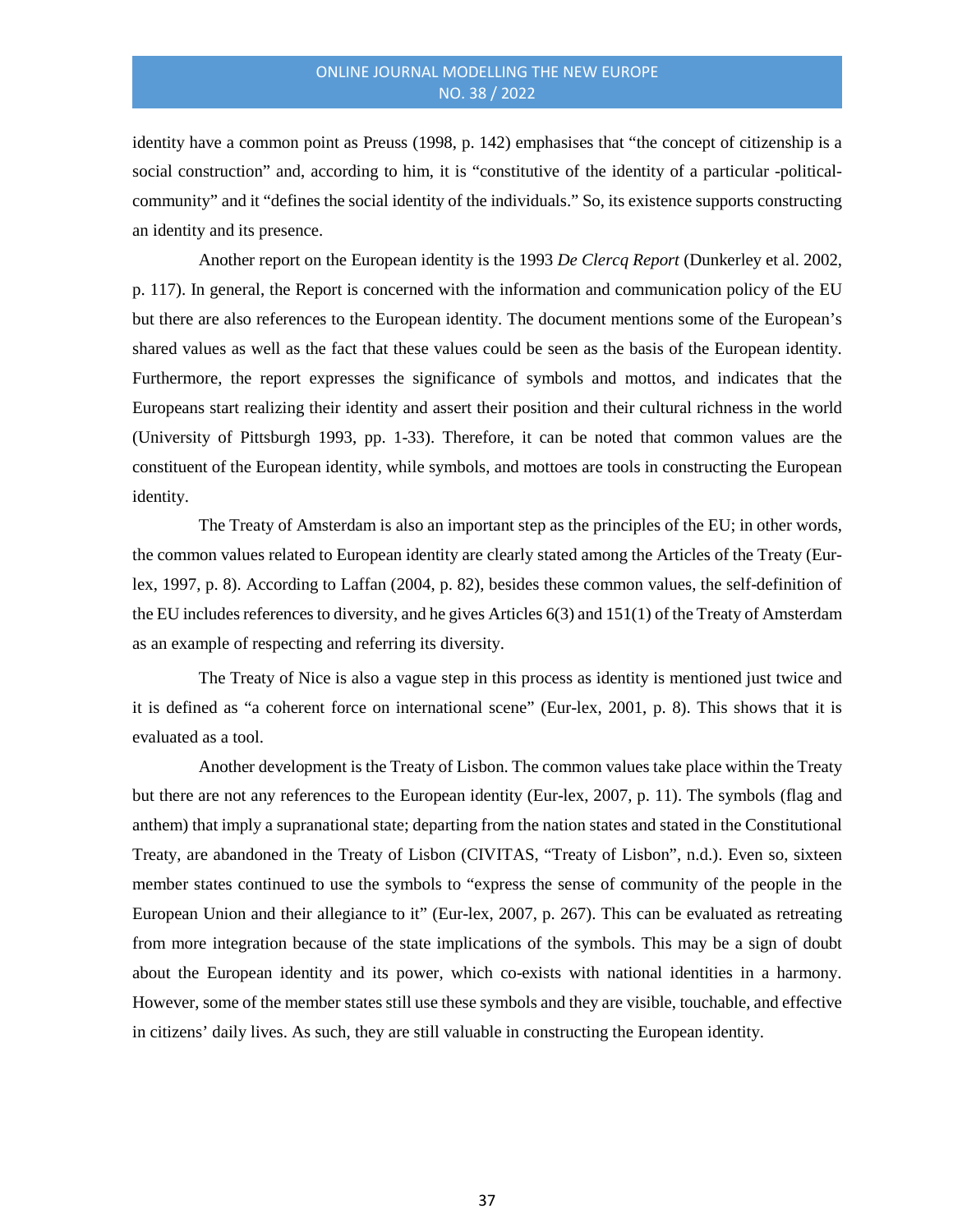#### **3. THE EUROPEAN UNION'S LANGUAGE POLICY**

The EU has 24 official languages and over 60 indigenous regional or minority languages (European Parliament, 2016, p. 8); it is, therefore, accepted as a multilingual Union. The citizens of the EU have the right to write to the EU institutions in one of these official languages and the institutions have to answer in the same language (European Commission, EU Languages, n.d.). This part focuses on the general historical development of the EU language policy to point out the impact and contribution of multilingualism on the European identity. As linguistic diversity is accepted as one of the core values of the EU and has many advantages such as the continuity of communication within the EU, greater transparency, legitimacy and efficiency, positive effects on the cognitive skills and using the mother tongue of the citizens, (Directorate-General for Translation, 2014, pp. 1-2), it also supports the prosperity of both the EU and its citizens and contributes to intercultural dialogue and social cohesion (Eur-lex 2008, pp. 5-9). According to Schjerve and Vetter (2012, p. 2), multilingualism serves to economic growth, transnational communication, socio-cultural cohesion, and the development of a common European identity. Therefore, it can be noted that the EU language policy is closely related to integration, the functioning, the economy, and the identity of the EU.

# **3.1. The Historical Development of the European Union's Language Policy**

The general framework of the language policy was structured in the Treaty of Rome in 1957, and two articles related to the language policy were stated in this Treaty. One of them is Article 217 and the other one is Article 248. That the first one states that the decisions related to the languages of the Community institutions would be decided unanimously by the Council (European Commission 1957, p. 74), and, as Ives (2004, p. 31) states, this shows the significance attributed to the language issues from the beginning. Article 248 notes that all four texts of the Treaty are equally authentic (European Commission, 1957, p. 80).

After the Treaty of Rome, the first regulation is also about the language policy of the EU. The first regulation, which is Council Regulation No 1/58, notes that Dutch, French, German and Italian are the official languages and the working languages of the institutions of the Community, and it is also decided that regulations and other documents of general application shall be prepared in the official languages (Eur-lex, 1958). It is worth mentioning here that the terms "official language" and "working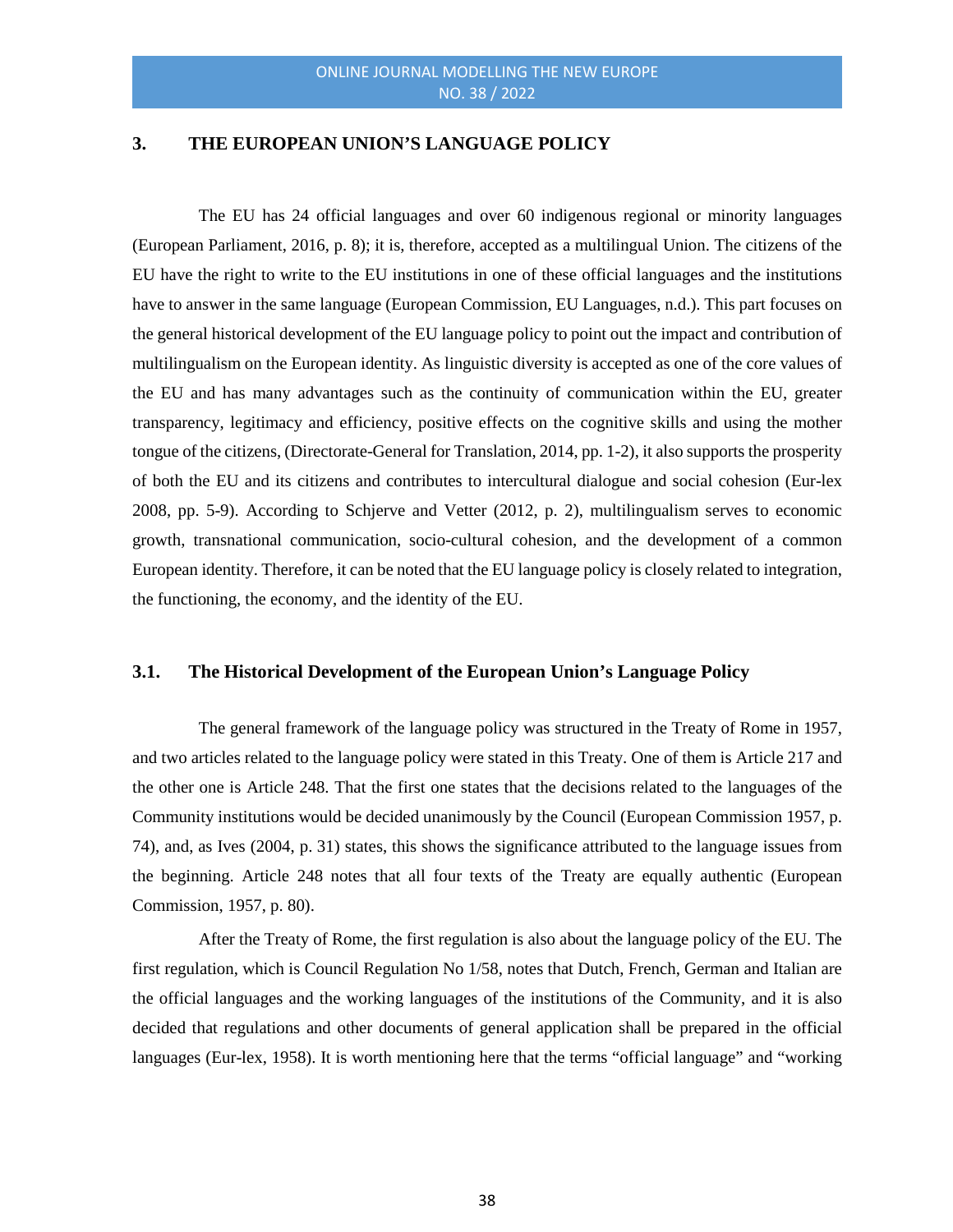language" were mentioned in this Regulation for the first time. However, there were also other articles all of which were directly related to the language policy of the EU.

*The Resolution of the Council and the Ministers of Education on comprising an action programme in the field of education* is the second step, which includes language-related proposals. The Resolution was about language teaching and one of its objectives is "offering all pupils the opportunity of learning at least one other Community language" (Eur-lex, 1976, p. 4). This objective shows the beginning of the development of the EU language policy.

The Maastricht Treaty plays an important role in the development of the EU's language policy, as it includes developments related to culture and education. The articles related to culture and education focus on language (Eur-lex 1992, 44). The EU attaches special importance to the language teaching, and this can be seen in the Maastricht Treaty, but it can also be traced through various programmes and projects, such as Erasmus, Erasmus+, Creative Europe, Marie Sklodowska Curie Actions, Horizon 2020, Europe for Citizens and as well as through European language initiatives such as the European Day of Languages and the European Language Label. It is worth mentioning that language learning and language teaching support and develop the EU's multilingualism, language policy, and its identity and these projects and funds are important factors in this process.

The EU language policy has changed and shaped with each new report, conclusion, and regulation. In 1995, a Council Resolution stated that students should have the opportunity to learn two languages of the EU (Eur-lex, 1995, p. 4). Another development is the *White Paper[2](#page-7-0) on Education and Training, Teaching and Learning towards the Learning Society* (1995). Proficiency in three European languages is one of the objectives of the Paper (Eur-lex, 1995, p. 1). The contributions and benefits of proficiency in languages for citizens are itemized clearly, and the White Paper states that this proficiency helps citizens to "benefit from the occupational and personal opportunities open to them in the border-free Single Market", "build up the feeling of being European with all its cultural wealth and diversity and of understanding between the citizens of Europe" and opens "the mind, stimulates intellectual agility and, of course, expands peoples cultural horizon" (Eur-lex, 1995, p. 44). Furthermore, the document adds that "multilingualism is part and parcel of both European identity/citizenship and the learning society" (Eur-lex, 1995, p. 44). The emphasis on identity and its relationship with

<u>.</u>

<span id="page-7-0"></span> $2$  White Papers are documents with some proposals for action in a specific area.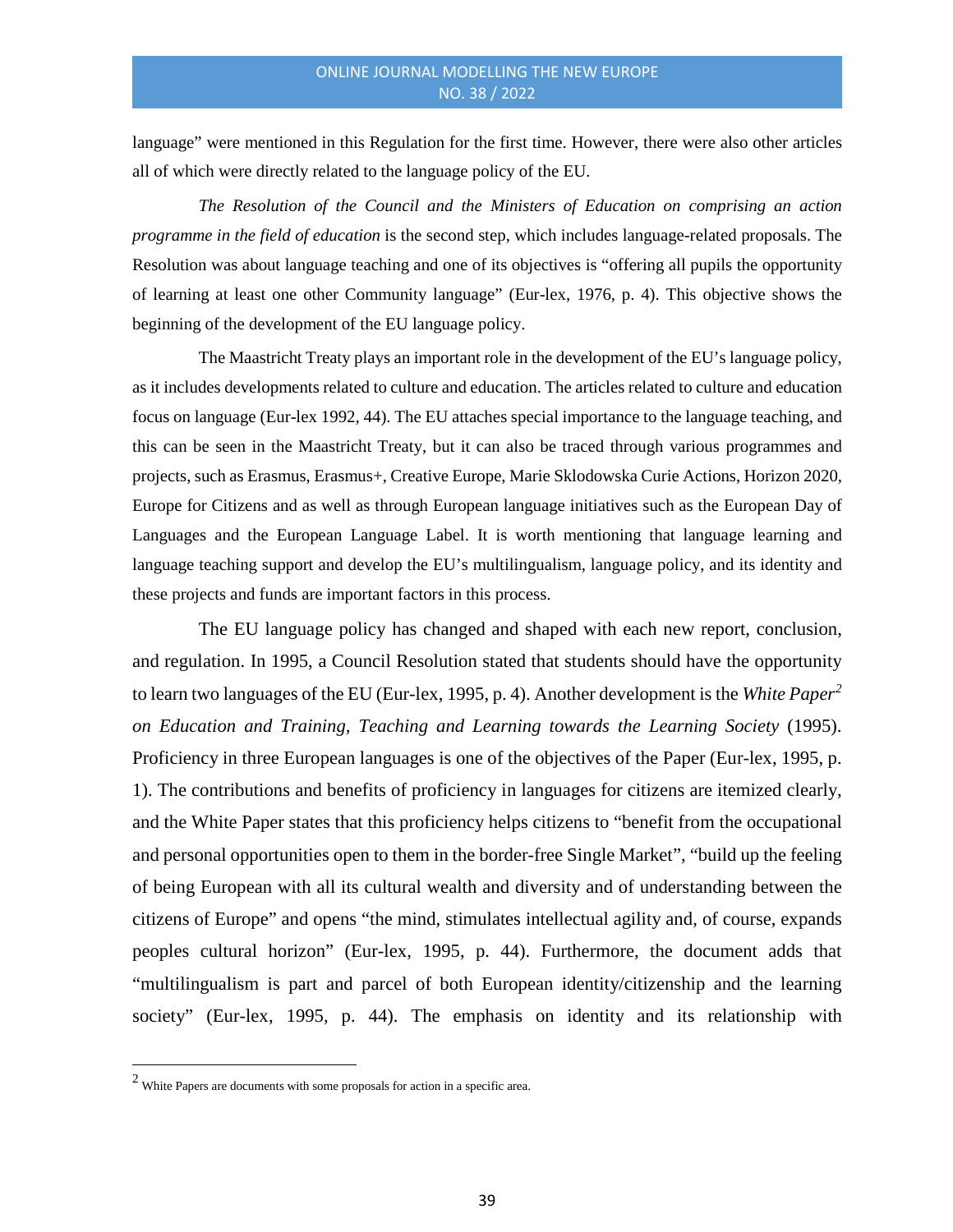multilingualism are important points to note that multilingualism and the European identity have a relation as one being part of another. Therefore, the contribution of multilingualism to the construction of European identity should not be disregarded. The White Paper also indicates that being European means having "the advantage of a cultural background of unparalleled variety and depth" (Eur-lex, 1995, p. 51). The emphasis on cultural background and its depth and variety points to the concept of "diversity", which is described as an advantage and an asset for the EU.

The Lisbon Strategy is a milestone in the process as the perception related to multilingualism changes with it. A new strategic goal is noted for the EU; foreign language knowledge is indicated as one of the new skills, which would have a role in accomplishing this goal (European Parliament 2000). Wodak and Krzyzanowski (2010, p. 117) evaluate the Lisbon Strategy as a "tipping point, which triggered the Union's interest in multilingualism and related issues." They also state that it "put languages among a set of crucial skills to be fostered throughout the EU member states if the Union is to become one of the world's most competitive knowledge-based economies." Departing from this idea, it would not be wrong to note that the Lisbon Strategy has a shaping effect for the language policy because language skills are stated as tools to cope with the new developments and the necessities of that time. In the *Final Report of the High-Level Group on Multilingualism,* the importance of this Strategy is also pointed out, and the report indicates that "the learning of language is no longer simply regarded as being beneficial to the individual citizens, but as being of special importance for the Lisbon aims of economic growth and social cohesion" (European Commission 2007, p. 5). This shows that the scope of the language policy is broadened with new objectives. Thenceforwards, the language policy of the EU also serves as an instrument to fulfil this new goal besides its other objectives, such as sustaining individual multilingualism and providing many benefits to the citizens at different levels.

The Decision of the European Parliament and the Council on the *European Year of Languages 2001* is another important step related to the significance of linguistic diversity in the EU language policy. Here, the language question is defined as a challenge, which must be tackled as a part of the European integration process (Eur-lex, 2000, p. 1). In the Decision, the importance of language learning is noted with relation to its contribution to develop "mutual understanding and giving a tangible content to the concept of European citizenship", to enhance "awareness of cultural diversity", to eradicate "xenophobia, racism, anti-Semitism and intolerance" and to benefit economically (Eur-lex, 2000, p. 1).

Another development comes with the conclusions of the Barcelona European Council meeting of 15-16 March 2002. The European Council calls for action in some fields and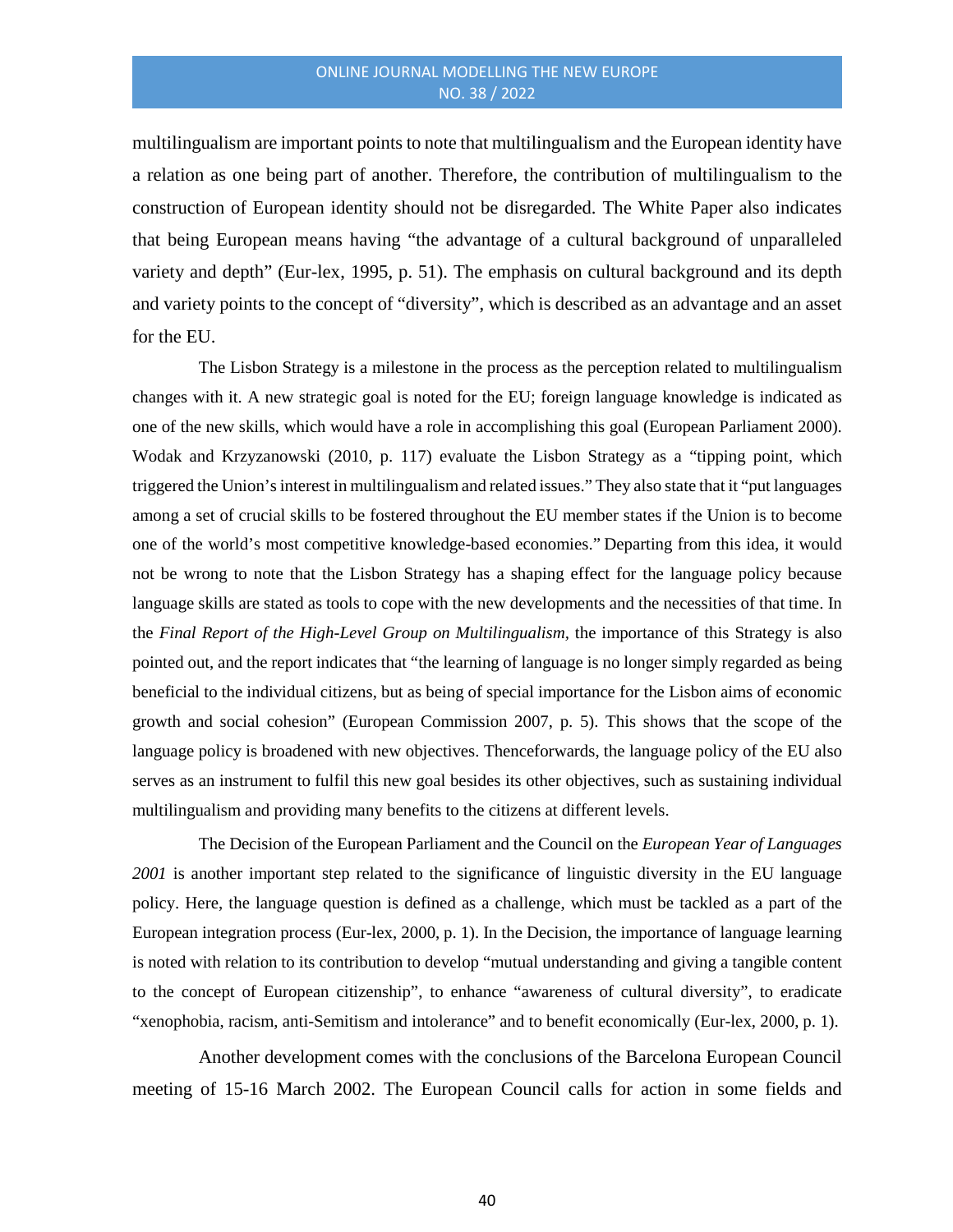language is one of them. The aim related to teaching foreign languages becomes more demanding as it is at least one at the beginning and it becomes at least two foreign languages (University of Pittsburgh, 2002, p. 19), which can be interpreted as two and more languages.

Many other conclusions, resolutions and reports related to multilingualism were prepared. Some of them are the *Resolution about the promotion of linguistic diversity (Eur-lex, 2002), Framework Strategy for Multilingualism (Eur-lex, 2005), Multilingualism: an Asset for Europe and a Shared Commitment (Eur-lex, 2008a)*, *Council Resolution on a European Strategy for Multilingualism (Eur-lex, 2008b), Council Conclusion on multilingualism and the Development of Language Competences (Concilium, 2014)*, *Council conclusions on a Strategic Framework for European Cooperation in Education and Training (Eur-lex, 2009)*, and *Council conclusions on Language Competences to Enhance Mobility (Eur-lex, 2011)*. In these official documents, the developments related to the EU language policy are noted; the importance of linguistic diversity is stated; they explain why and how it should be supported; and targets related to language learning are set again and again. Furthermore, the articles in the treaties in force support linguistic diversity, prohibit discrimination and provide the right to communicate with the EU institutions in one of the treaty languages.

In a nutshell, there have been many developments related to languages since the Treaty of Rome and the First Regulation. The treaty languages increased because of the enlargements and the deepening process of the EU. This increase adds value to the European identity, which is underconstruction, and enriches the diversity within the EU. The first objectives were less demanding as the learning of at least one Community language was aimed in 1976, and, in 2002, the recommendation was for citizens to learn at least two foreign languages. Today, the choice for a foreign language is left to the individuals as it is not restricted to "Community language". The importance of multilingualism and linguistic diversity has been restated in most of the official documents, and their benefits for the society and for the Union have been argued and noted. Many conclusions, resolutions and recommendations have been asserted to realize multilingualism, to support it and to respect linguistic diversity. However, it should not be forgotten that proposals just show the aim of the EU, but the member states are the main decision-makers in this field, so if they do not prefer to realize these proposals, they have no meaning. The Commission and the other stakeholders can just recommend, supplement, and support the actions but not force the member states to implement them.

The benefits and effects of supporting and respecting multilingualism can be noticed clearly within the above-mentioned documents, and they have effects on social cohesion, intercultural dialogue, cognitive skills, integration, openness, tolerance, preventing xenophobia, mobility, employability,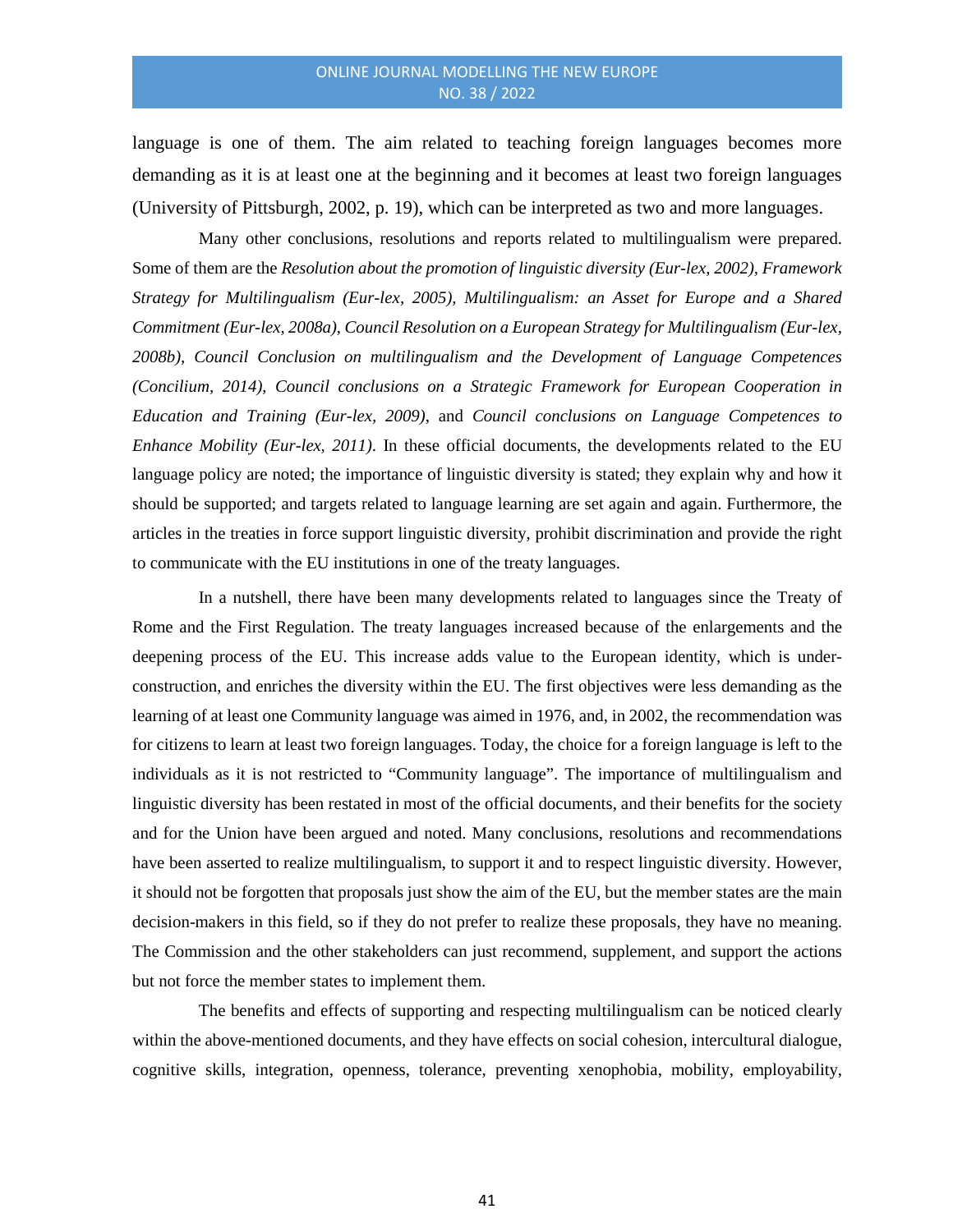economy, and the European identity. The linguistic diversity of the EU is one of the components of the European identity and it affects its construction. Moreover, it is an added value and brings richness for the European identity. The effects of diverse languages, which shape, change and enrich the European identity, should not be underestimated. To sum up, it can be stated that the European identity without the language policy, which stands on the linguistic diversity and the equality of the languages, would be different.

#### **3.2. Language-Identity Relations in the Construction of European Identity**

In social sciences, the concept of "language" is researched extensively. According to Sapir (2004, p. 5), language is a method for human being to communicate about their ideas, emotions, and desires by using symbols and is a tool of significant expression (Sapir 2004, p. 17). Consequently, one can note that language is a way of communication, and people express their ideas, feelings, desires, and problems by using this tool. Sapir (1949, p. 68) also defines language as a social reality and a medium of expression for the society. One can say that people construct their identities by using languages as a medium of expression. However, language is not just a tool for expression or communication and Kilgour (n.d.) citing Edward Sapir notes that it "is not only a vehicle for the expression of thoughts, perceptions, sentiments, and values characteristic of a community; it also represents a fundamental expression of social identity". Just because of this, languages can be evaluated as a tool that reflects people's social identity, helps to shape /construct it and is a part of it.

#### **3.2.1. Language – Identity Relations in General**

Many researchers work on language and identity issues; however, this research focuses on their relations. Boxer (2006, p. 678) is one of the scholars who focuses on language and identity and, according to her, "adding a language to one's verbal repertoire necessarily entails modifying one's self-perception in relationship to others in the world." This shows the role of language in changing and shaping one's identity. Boxer and Cortes-Conde (2000, p. 203) use "relational identity" in their research about second language learning and claim that this identity is different from individual and social identity. They explain relational identity as a "bonding between interlocutors that is formed by the group and for the group" and they add that it is the identity of the total groups, not any individual's identity (Boxer and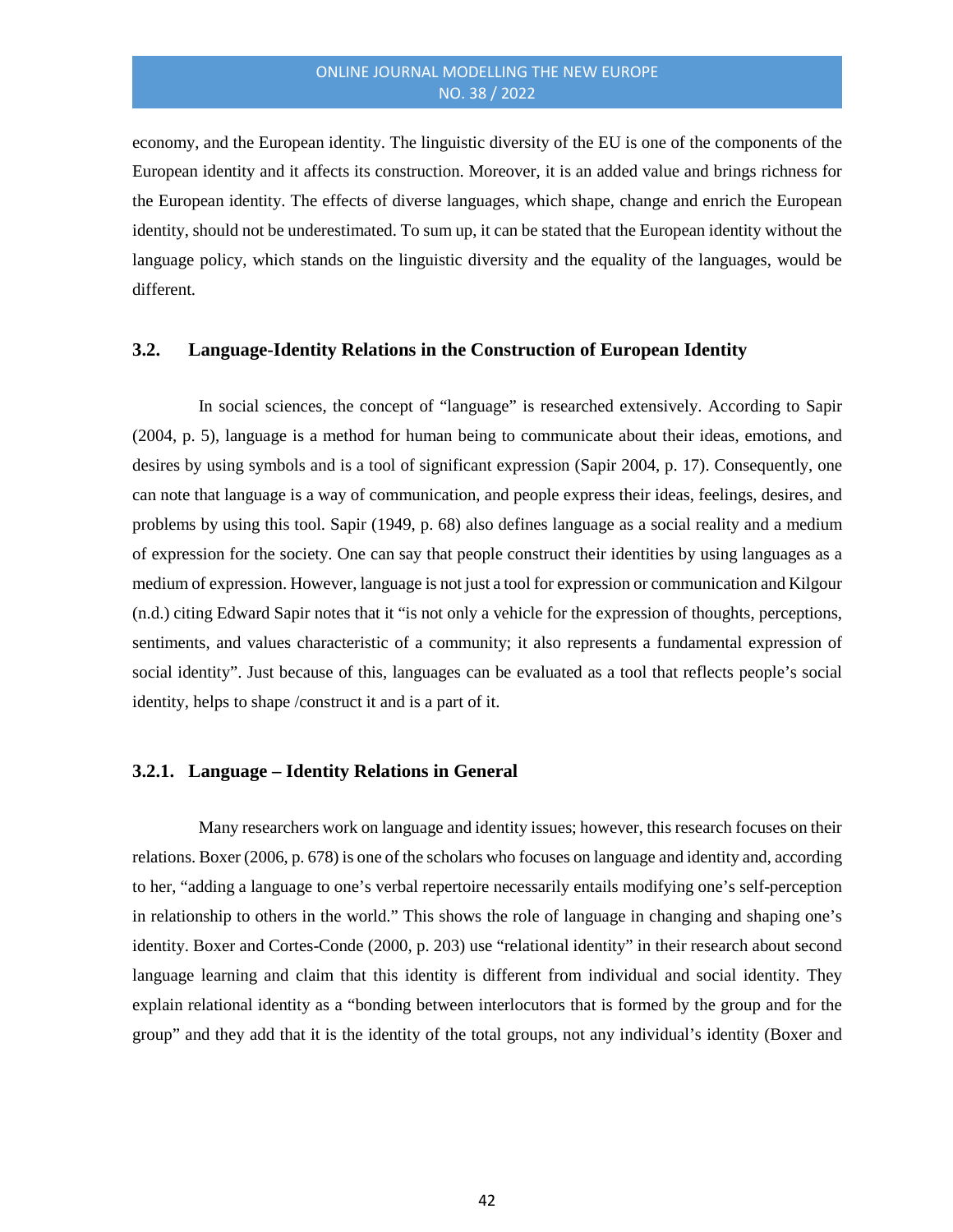Cortes-Conde, 2000, p. 203). Taking this as a reference point, the European identity may be evaluated as the identity of the citizens as a group in their interactions in a multilingual community.

Norton is another scholar who focuses mainly on identity and language issues. According to Darvin and Norton (2015, p. 36), "language constructs our sense of self" and the identity, which is constructed, is "multiple, changing and site of struggle". Norton (2006, p. 3) states that "Identity constructs and is constructed by language", and this is one of the main characteristics of the identity. This is closely related with this research; identity is constructed by language. In the case of the EU, the European identity is constructed by its languages, namely by its language policy and multilingualism.

According to Norton (2006, p. 504), another important point in language identity relations is the notion of "investment". She uses this notion in second language acquisition to explain that investment in another language has effects on an individual's identity. In other words, it can be said that she evaluates it as an investment to the individual's identity. In terms of European identity, it can be noted, that when the citizens of the EU invest in their language acquisition and multilingualism, they will be invested on their own identity and at the same time they will also invest in the European identity as they co-exist.

Power can be set as a notion that should be researched in relation to identity and language. Bourdieu's notions of 'symbolic power' and 'symbolic capital' should be noted in relation to language. According to him, symbolic capital is "a credit; it is the power granted to those who have obtained sufficient recognition to be in a position to impose recognition" and he defines symbolic power as "the power to make things with word" (Bourdieu 1989, p. 23). He also states that symbolic power depends on the symbolic capital, and has to be based on it (1989, p. 23). As such, it can be said that symbolic power and capital are in relation and support each other. In this perspective, Schjerve and Vetter (2012, p. 135) state that language is seen as a symbolic power, which determines the positioning of the individuals in social markets. Consequently, if an individual had symbolic power, he/she would also have a word about the place in the market.

In language identity relations, emphasis should also be put on multi-competence as a means of power. Schjerve and Vetter (2012, p. 143) draw attention to the close interaction between power and multi-competence and, according to them, multi-competence is connected to flexible language use and proficiency, and they compose symbolic power in the European knowledge-based society. To be clear, one should look to the definition of multi-competence, which is defined by Cook (2016) as "the knowledge of more than one language in the same mind". To give details about multi-competence, Cook (2016) refers to Grosjean and adds that it is assumed that "someone who knows two or more languages is a different person from a monolingual and so needs to be looked at in their own right rather than as a deficient monolingual". Marian and Shook (2012) express that bilingualism has cognitive, neurological,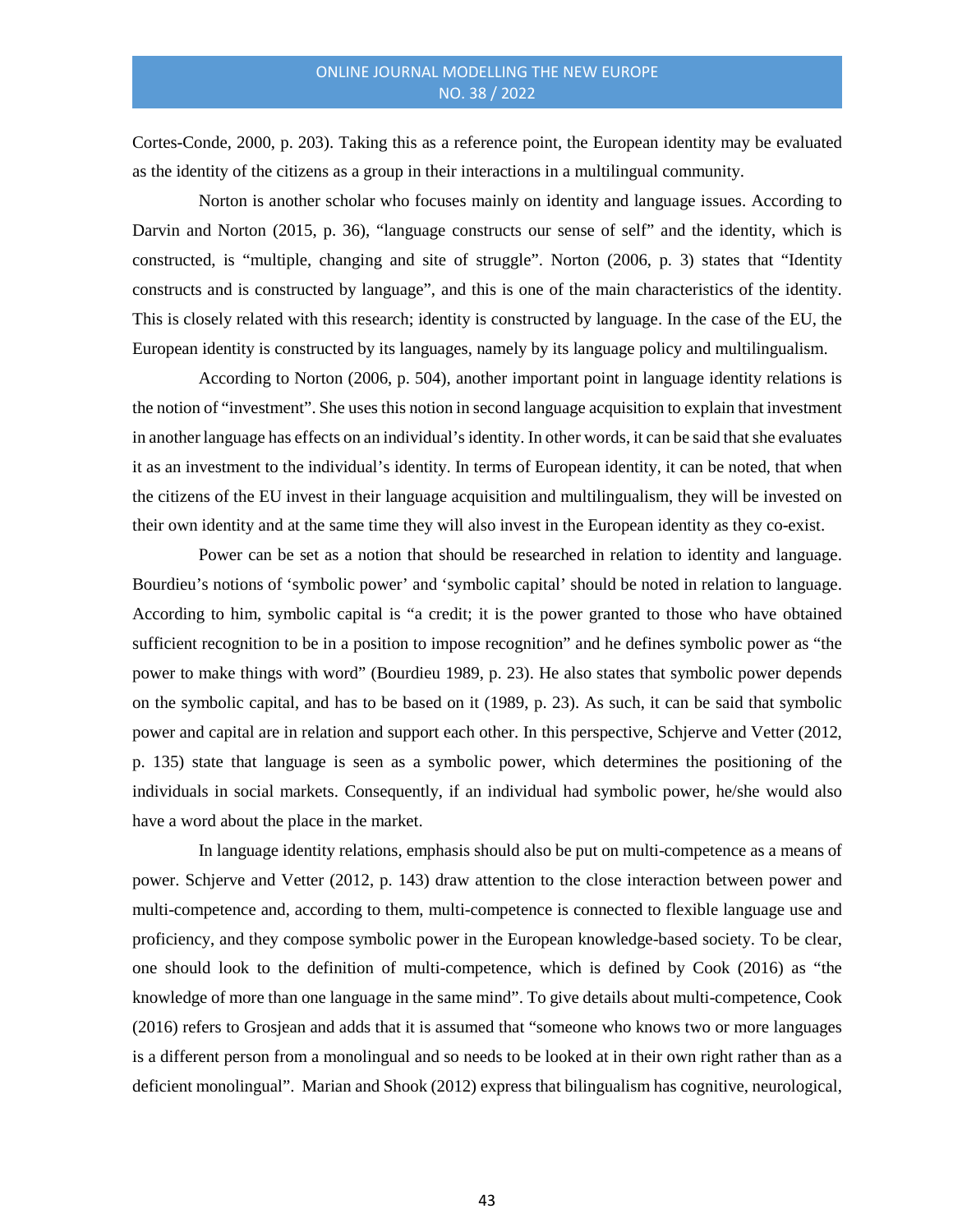and social benefits. Therefore, it is obvious that multi-competent individuals with knowledge of different languages benefit from the opportunity to communicate more with the EU citizens who know the same foreign languages than monolingual individuals. This can be seen as the social and cultural benefit of multi-competence. It should also be indicated that it has effects on identity construction as identities are socially constructed by the interactions of the individuals who are equipped with necessary resources such as foreign languages, which provide and multiply the interactions.

These interactions are a vital part of identities and Bucholtz and Hall (2010, p. 18) explain the construction of identity with interactions. According to them, identity is the social positioning of the self and the other and it is a relational and socio-cultural phenomenon, which "emerges and circulates in local discourse contexts of interaction rather than as a stable structure located primarily in the individual psyche or in fixed social categories." This explanation shows the importance of interactions in constructing identities and is in line with the constructivist point of view.

To summaries, the language policy of the EU includes official, local, and minority languages and this policy affects the construction process of European identity. It would not be wrong to note that multi-competent individuals who have symbolic power benefit it more because they can use their multicompetence to interact, communicate, get closer and understand each other. Edward (2009, p. 254) states that "language and identity are powerfully and complexly intertwined, and contexts of bilingualism and multilingualism only reinforce this point". This reinforcement is significant in the EU context as it has many languages in duty at different levels in constructing European identity rather than one or two as in some nation states.

Lastly, it must be emphasized that both the individuals as agents and the institutions have roles in constructing the European identity, which is the identity of the Union. When looked at from the institutional level, one can notice that both the identity construction and the language policy have been developed and improved since the beginning with the treaties and other official documents. When looked at from the individual level, the effect of multilingualism in constructing the European identity can be seen, as well. Individuals, as agents equipped with language resources construct identity socially within their interactions. A medium for interactions and resources should be provided and developed to support the construction of the European identity and maintain and increase its presence in real lives.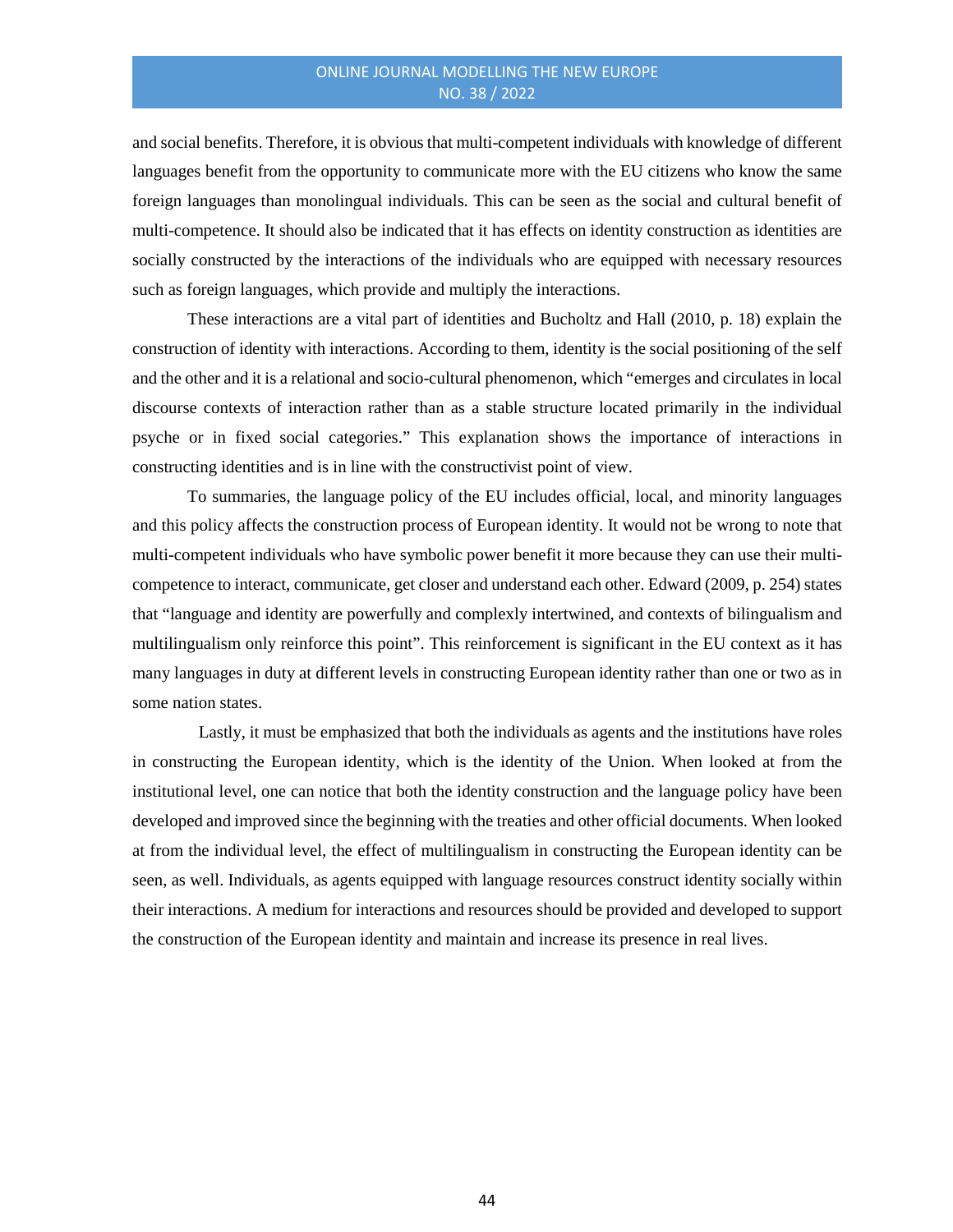#### **Conclusion**

This research focuses on the role of the EU's language policy in constructing the European identity. The construction process of the European identity is examined in relation with the language policy of the EU. As such, the European identity and the EU's language policy are the main focal points.

The construction process of the European identity is discussed according to social constructivism as it is socially constructed with the interactions of the actors in relations. The construction process of the European identity is an active process, which is shaped both with changes within the EU and in the international context. Each new enlargement, change and development has contributed and is still contributing to the construction and reconstruction of the European identity, which is an unfinished, on-going and a dynamic process. Here, the role of "other" should not be disregarded either because in interactions "self" needs "other" to position itself.

The developments can be seen as the attempts to construct the European identity with basic treaties and some official declarations. These are also the institutional outcomes of the process, which have been created by the institutions, and this is the top-down identity construction process of the EU. In this process, many proposals were made to strengthen and promote the European identity. Even though some of the symbols, which were proposed, were internalised, they did not become legally binding because of their association with supranationalism. However, the European identity continues to be constructed, and historical developments show that the European identity is not defined and not fixed; with each new report, new treaty and enlargements, it has been constructed and reconstructed. Economic values, the free movement, human rights, democracy, transparency, freedom, and education are the components of the European identity.

The development of language policy is discussed in respect to the treaties and other related official documents just like the European identity. Since the beginning, many projects, programmes, actions have been implemented. They support both the multilingualism and the construction of the European identity by providing mobility, creating the feeling of belonging, raising awareness, sustaining interaction and cohesion. The reasons for supporting language policy can be noted as sustaining communication within the EU; providing transparency, legitimacy, and efficiency; supporting and contributing to prosperity, intercultural dialogue, integration, cohesion, the functioning of the EU and the European identity.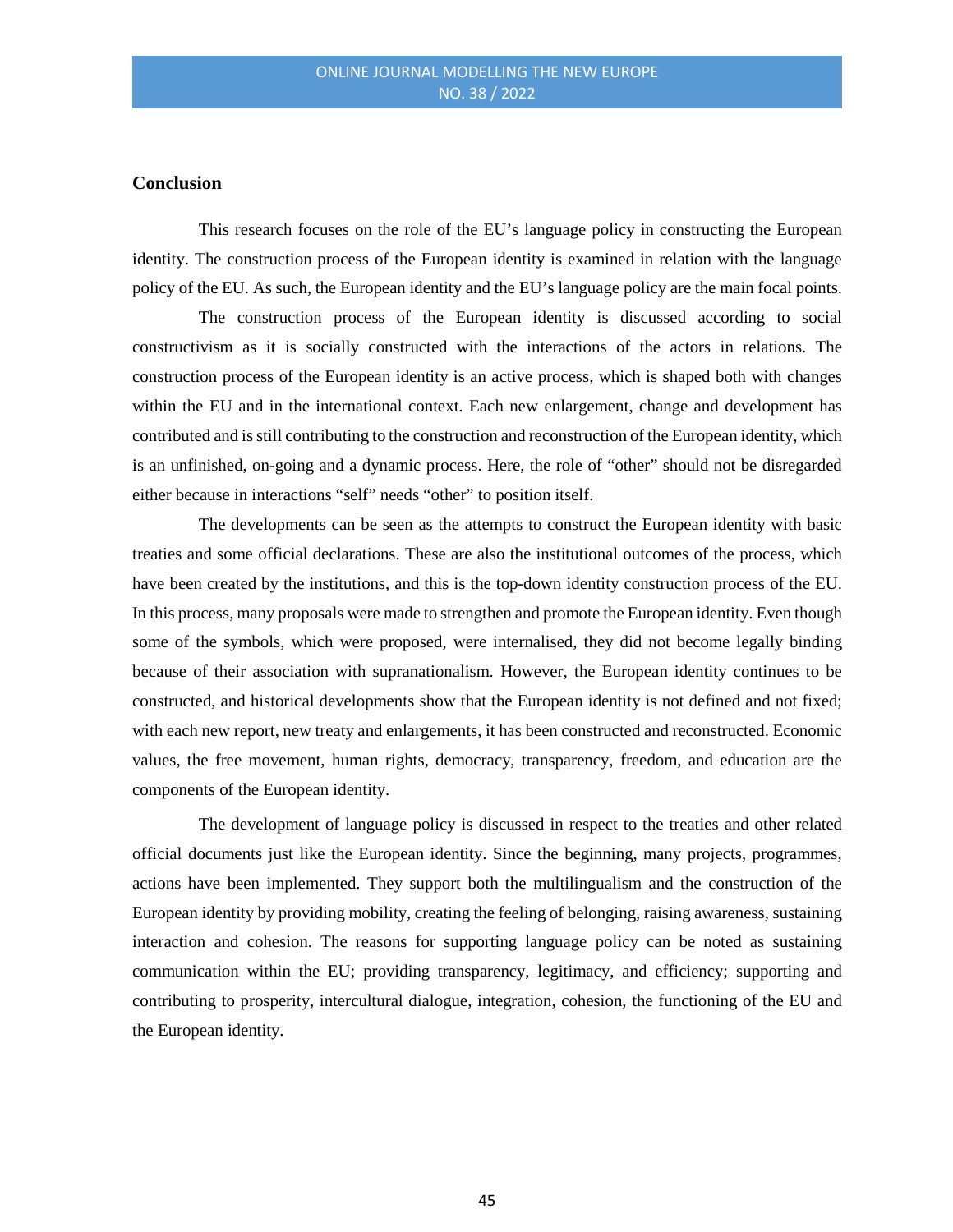The initial objectives of the language policy of the EU were less demanding as they were offering citizens the opportunity to learn at least one other Community language but in time it has changed, and the EU started to recommend learning at least two foreign languages with no limitations like "Community language". Therefore, citizens can learn any language they want to learn. This shows the rising importance of multilingualism for the citizens, society, and the EU, and it has been stated and restated in most of the official documents.

As mentioned before, the European identity is an identity which is socially constructed through the interactions of the agents who are equipped with necessary resources and power, which are languages in this context. In other words, the intersection point of the European identity and the EU language policy is the social interactions, and these interactions are maintained through communication and languages. The individuals who invest in language competences, benefit from this investment in many fields of life such as their social, cultural, and economic life, and this also affects the European identity. For that reason, the EU should take more measurements to sustain this power and these resources of the individuals and provide the appropriate medium for the individuals to interact socially to support the presence and development of both the EU and its identity. At this point languages play a vital role.

In conclusion, both the European identity and the EU's language policy serve social cohesion and integration. They are in relation with each other, and the language policy has an effect in the construction of the European identity and the language policy should be supported to protect and develop the European identity.

#### **References**

- 1. Bourdieu, P., (1989). Social Space and Symbolic Power. *Sociological Theory.* 7(1), pp. 14-25.
- 2. Boxer, D. and Cortes-Conde, F., (2000). Identity and Ideology: Culture and Pragmatics in Content-Based ESL. In: J. K. [Hall](http://www.bokus.com/cgi-bin/product_search.cgi?authors=Joan%20Kelly%20Hall) and L. S. [Verplaetse,](http://www.bokus.com/cgi-bin/product_search.cgi?authors=Lorrie%20Stoops%20Verplaetse) eds. *Second and Foreign Language Learning Through Classroom Interaction.* Mahwah: Lawrence Erlbaum Associates, pp. 203- 220.
- 3. Boxer, D., (2006). Discourse Studies: Second Language. In: K. Brown, ed. *Encyclopedia of Language and Linguistics,* Elsevier. pp. 677-680.
- 4. Bucholtz, M. and Hall, K., (2010). Locating Identity in Language. In: C. Llamas and D. Watt, eds. *Language and Identities*. Edinburgh: Edinburgh University Press Ltd. pp. 18-28.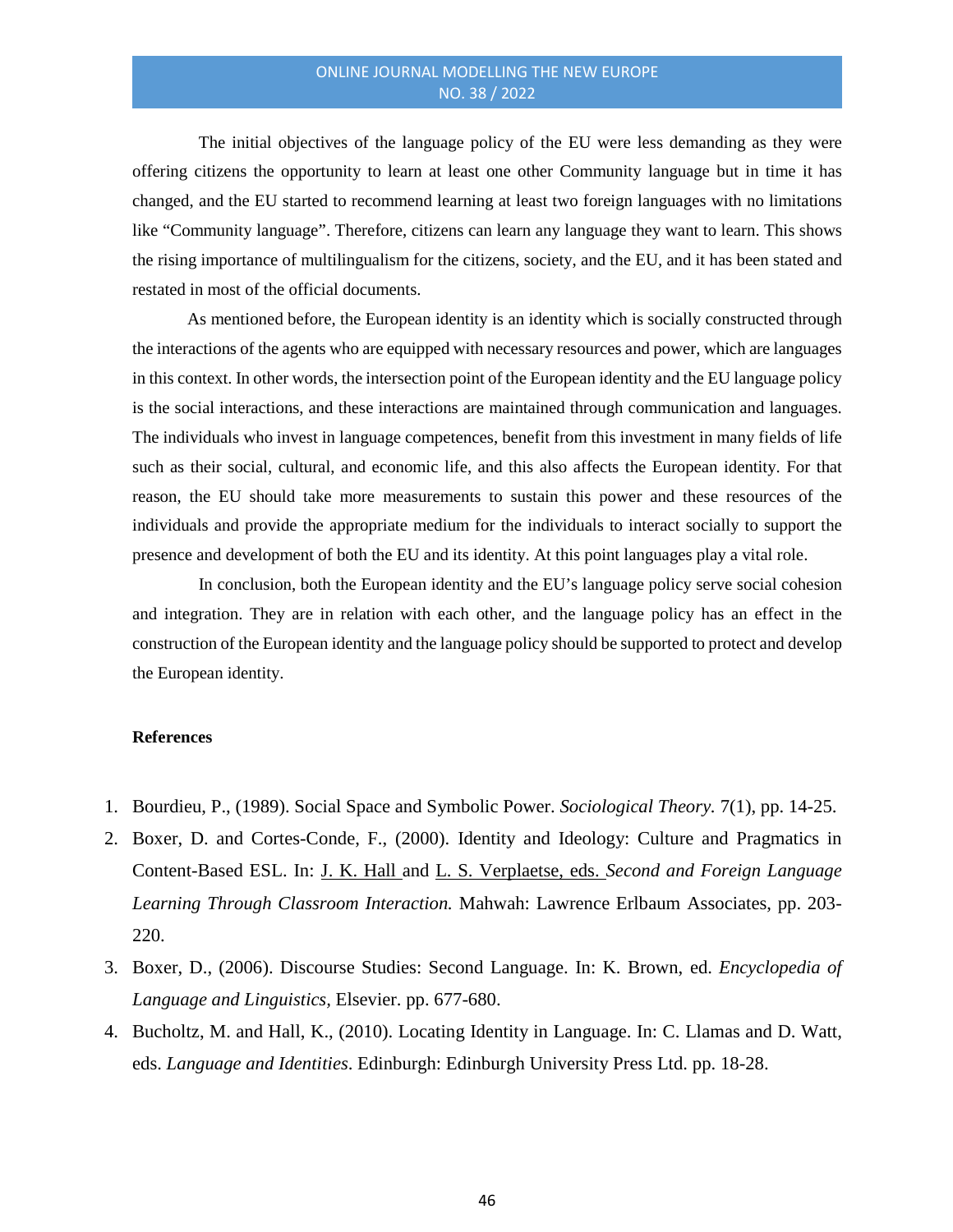- 5. Christiansen, T., Jorgensen, K. E. and Wiener A., (2001). Introduction. In: T. Christiansen, K. E. Jorgensen and A. Wiener, eds. *The Social Construction of Europe.* London: Sage Pub. pp. 1- 21.
- 6. CIVITAS, (n.d). Treaty of Lisbon. [Viewed 10 April 2020]. Available from: http://www.civitas.org.uk/archive/eufacts/FSTREAT/TR6.php
- 7. Consilium, (2014). Conclusions on Multilingualism and the Development of Language Competences. [Viewed 10 February 2022]. Available from: https://www.consilium.europa.eu/uedocs/cms\_data/docs/pressdata/en/educ/142692.pdf
- 8. Cook, V., (2016). Working Definition of Multi-competence. [Viewed 11 May 2021]. Available from: http://www.viviancook.uk/Writings/Papers/MCentry.htm
- 9. CVCE, (1973). Declaration on European Identity (Copenhagen, 14 December 1973). [Viewed 20 March 2015]. Available from: http://www.cvce.eu/content/publication/1999/1/1/02798dc9- 9c69-4b7d-b2c9-f03a8db7da32/publishable\_en.pdf
- 10. CVCE, (1983). Solemn Declaration on European Union (Stuttgart, 19 June 1983). [Viewed 21 January 2021]. Available from: https://www.cvce.eu/content/publication/2001/10/17/a2e74239-a12b-4efc-b4cecd3dee9cf71d/publishable\_en.pdf
- 11. Darvin, R. and Norton, B., (2015). Identity and a Model of Investment in Applied Linguistic. *Annual Review of Applied Linguistics.* 35, pp. 36-56.
- 12. Delanty, G. and Rumford, C., (2005). Is there a European identity?: European selfunderstanding beyond unity and diversity. In: *Rethinking Europe: Social theory and the implications of Europeanization,* Oxon: Routledge. pp. 50-68.
- 13. Delanty, G., (2002). Models of European Identity: Reconciling Universalism and Particularism. *Perspectives on European Politics and Society.* 3(3), pp. 345-359.
- 14. Directorate-General for Translation, (2014). United in Diversity- Multilingualism in the European Union.
- 15. Dunkerley, D. et al., (2002). *Changing Europe: Identities, Nations and Citizens.* London: Routledge Pub.
- 16. Edward, J., (2009). *Language and Identity*. Cambridge: Cambridge University Press.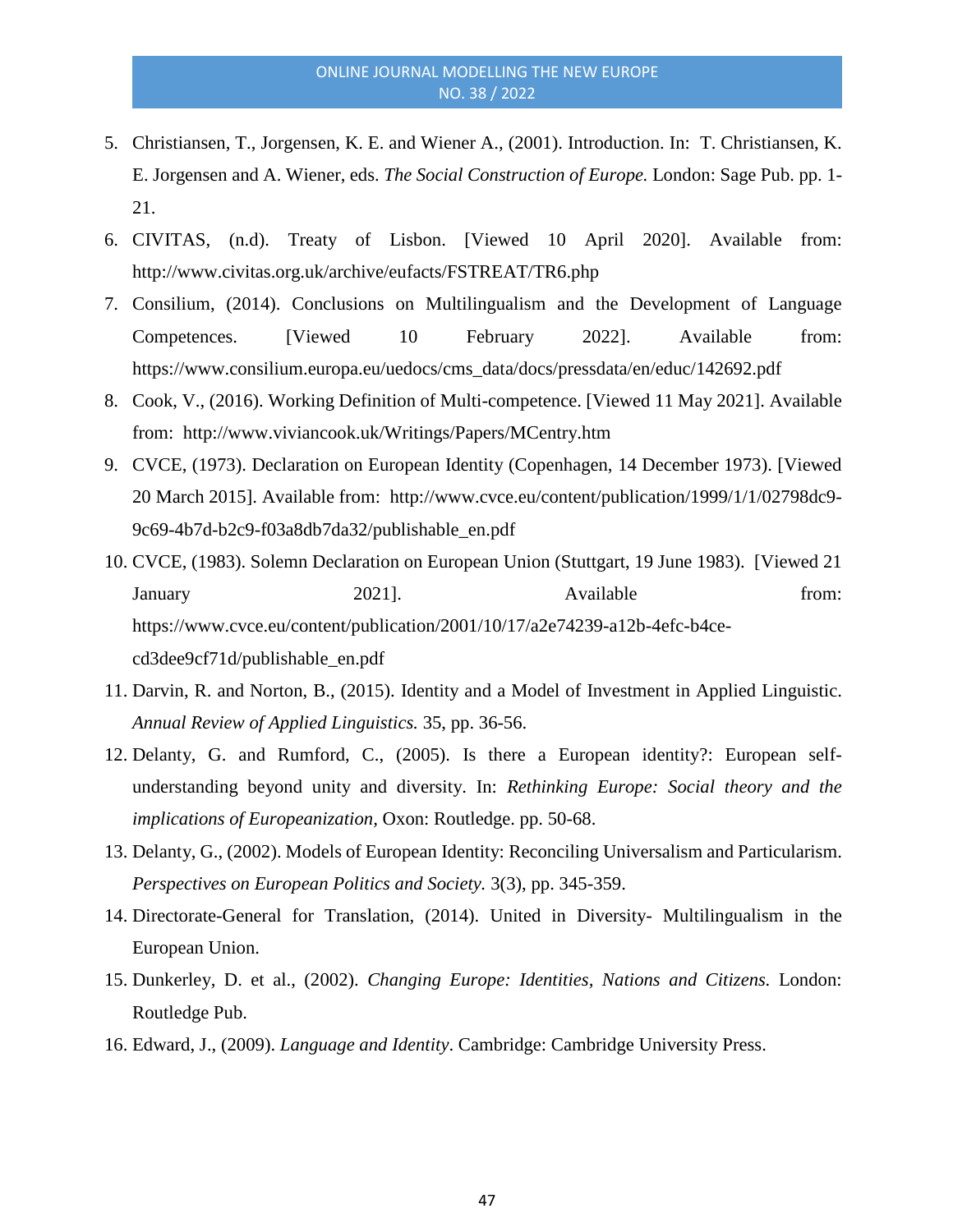17. Eur-lex, (1958). EEC Council: Regulation No 1 determining the languages to be used by the European Economic Community, Brussels: The Council**.** [Viewed 14 June 2015**].** Available from: [http://eur-](http://eur-lex.europa.eu/LexUriServ/LexUriServ.do?uri=CELEX:31958R0001:EN:HTML)

[lex.europa.eu/LexUriServ/LexUriServ.do?uri=CELEX:31958R0001:EN:HTML.](http://eur-lex.europa.eu/LexUriServ/LexUriServ.do?uri=CELEX:31958R0001:EN:HTML)

- 18. Eur-lex, (1976). Resolution of The Council and of The Ministers of Education, Meeting Within The Council: comprising an action programme in the field of education. [Viewed 27 June 2015]. Available from: from: [http://eur-lex.europa.eu/legal](http://eur-lex.europa.eu/legal-content/EN/TXT/PDF/?uri=CELEX:41976X0219&from=EN)[content/EN/TXT/PDF/?uri=CELEX:41976X0219&from=EN.](http://eur-lex.europa.eu/legal-content/EN/TXT/PDF/?uri=CELEX:41976X0219&from=EN)
- 19. Eur-lex, (1987). The Single European Act. [Viewed 25 April 2015]. Available from: [http://eur](http://eur-lex.europa.eu/legal-content/EN/TXT/PDF/?uri=OJ:L:1987:169:FULL&from=EN)[lex.europa.eu/legal-content/EN/TXT/PDF/?uri=OJ:L:1987:169:FULL&from=EN.](http://eur-lex.europa.eu/legal-content/EN/TXT/PDF/?uri=OJ:L:1987:169:FULL&from=EN)
- 20. Eur-lex, (1992). Treaty on European Union, together with the Complete Text of the Treaty Establishing the European Community. [Viewed 20 January 2020]. Available from: [http://eur](http://eur-lex.europa.eu/legal-content/EN/TXT/PDF/?uri=OJ:C:1992:224:FULL&from=EN)[lex.europa.eu/legal-content/EN/TXT/PDF/?uri=OJ:C:1992:224:FULL&from=EN.](http://eur-lex.europa.eu/legal-content/EN/TXT/PDF/?uri=OJ:C:1992:224:FULL&from=EN)
- 21. Eur-lex, (1995). Council Resolution on improving and diversifying language learning and teaching with the education system of the European Union. [Viewed 27 June 2015]. Available from: [http://eur-lex.europa.eu/legal-](http://eur-lex.europa.eu/legal-content/EN/TXT/PDF/?uri=OJ:C:1995:207:FULL&from=EN)

[content/EN/TXT/PDF/?uri=OJ:C:1995:207:FULL&from=EN.](http://eur-lex.europa.eu/legal-content/EN/TXT/PDF/?uri=OJ:C:1995:207:FULL&from=EN)

- 22. Eur-lex, (1995). The White Paper on Education and Training, Teaching and Learning towards the Learning Society. [Viewed 27 June 2015]. Available from: [http://eur-lex.europa.eu/legal](http://eur-lex.europa.eu/legal-content/EN/TXT/PDF/?uri=CELEX:51995DC0590&qid=1433420196688&from=EN)[content/EN/TXT/PDF/?uri=CELEX:51995DC0590&qid=1433420196688&from=EN.](http://eur-lex.europa.eu/legal-content/EN/TXT/PDF/?uri=CELEX:51995DC0590&qid=1433420196688&from=EN)
- 23. Eur-lex, (1997). Treaty of Amsterdam Amending the Treaty on European Union, The Treaties Establishing the European Communities and Certain Related Acts. [Viewed 28 June 2015]. Available from: [http://eur-lex.europa.eu/legal](http://eur-lex.europa.eu/legal-content/EN/TXT/PDF/?uri=OJ:C:1997:340:FULL&from=EN)[content/EN/TXT/PDF/?uri=OJ:C:1997:340:FULL&from=EN.](http://eur-lex.europa.eu/legal-content/EN/TXT/PDF/?uri=OJ:C:1997:340:FULL&from=EN)
- 24. Eur-lex, (2000). Decision No 1934/2000/EC of the European Parliament and the Council on the European Year of Languages 2001. [Viewed 28.06.2015]. Available from: [http://eur](http://eur-lex.europa.eu/legal-content/EN/TXT/PDF/?uri=CELEX:32000D1934&from=GA)[lex.europa.eu/legal-content/EN/TXT/PDF/?uri=CELEX:32000D1934&from=GA.](http://eur-lex.europa.eu/legal-content/EN/TXT/PDF/?uri=CELEX:32000D1934&from=GA)
- 25. Eur-lex, (2001). Treaty of Nice Amending the Treaty on European Union, The Treaties Establishing the European Communities and Certain Related Acts. [Viewed 20 January 2021].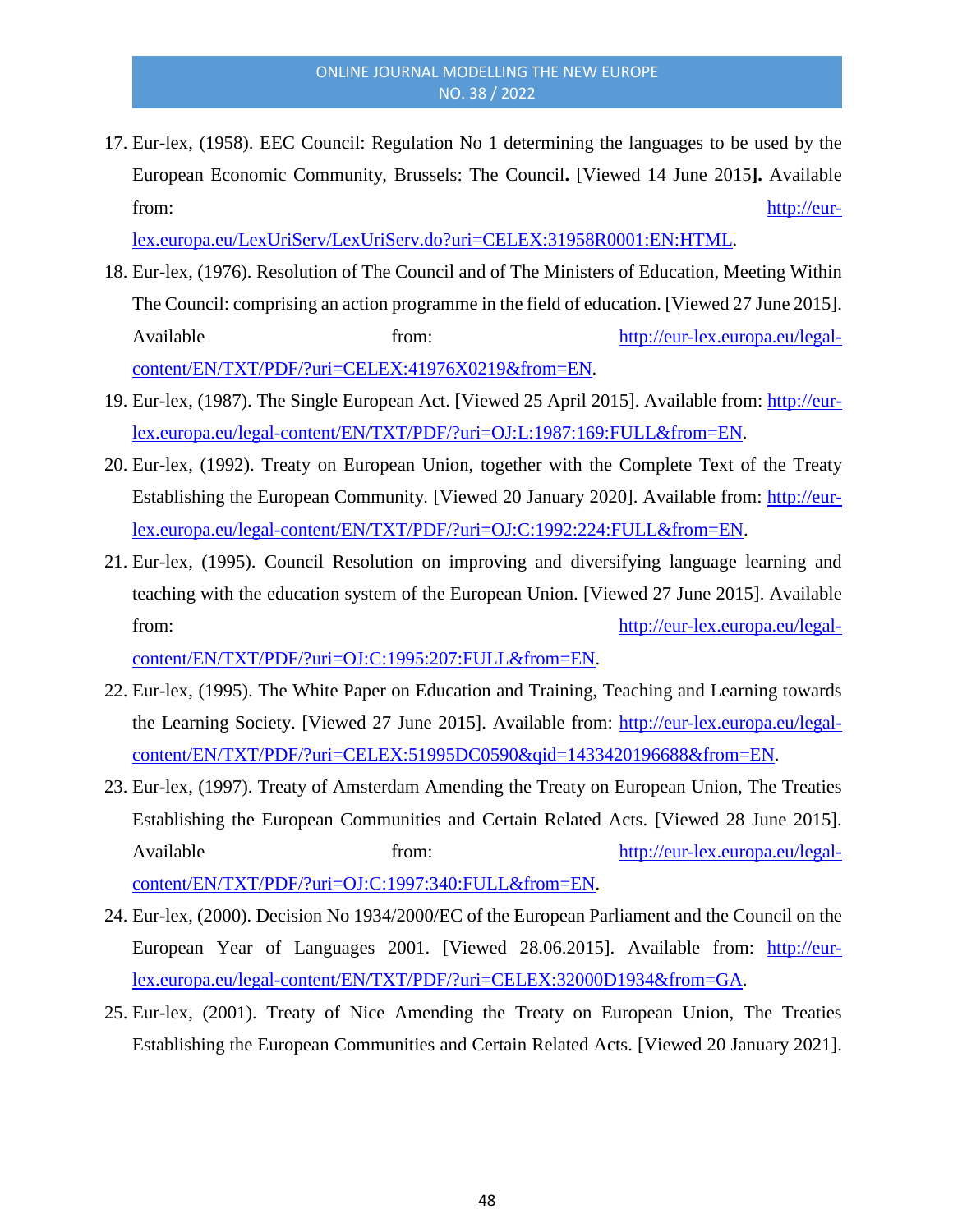Available from: [http://eur-lex.europa.eu/legal-](http://eur-lex.europa.eu/legal-content/EN/TXT/PDF/?uri=CELEX:12001C/TXT&from=EN)

[content/EN/TXT/PDF/?uri=CELEX:12001C/TXT&from=EN.](http://eur-lex.europa.eu/legal-content/EN/TXT/PDF/?uri=CELEX:12001C/TXT&from=EN)

- 26. Eur-lex, (2002). Council Resolution of 14 February 2002 on the promotion of linguistic diversity and language learning in the framework of the implementation of objectives of the European Year of Languages 2001. [Viewed 10 February 2022]. Available from: [https://eur](https://eur-lex.europa.eu/legal-content/EN/TXT/PDF/?uri=CELEX:32002G0223(01)&from=EN)[lex.europa.eu/legal-content/EN/TXT/PDF/?uri=CELEX:32002G0223\(01\)&from=EN.](https://eur-lex.europa.eu/legal-content/EN/TXT/PDF/?uri=CELEX:32002G0223(01)&from=EN)
- 27. Eur-lex, (2005). Anew Framework Strategy for Multilingualism. [Viewed 10 February 2022]. Available from: [https://eur-lex.europa.eu/legal](https://eur-lex.europa.eu/legal-content/EN/TXT/PDF/?uri=CELEX:52005DC0596&from=EN)[content/EN/TXT/PDF/?uri=CELEX:52005DC0596&from=EN.](https://eur-lex.europa.eu/legal-content/EN/TXT/PDF/?uri=CELEX:52005DC0596&from=EN)
- 28. Eur-lex, (2007). Treaty of Lisbon [Viewed 10 April 2020] Available from: [http://publications.europa.eu/resource/cellar/688a7a98-3110-4ffe-a6b3-](http://publications.europa.eu/resource/cellar/688a7a98-3110-4ffe-a6b3-8972d8445325.0007.01/DOC_19) [8972d8445325.0007.01/DOC\\_19.](http://publications.europa.eu/resource/cellar/688a7a98-3110-4ffe-a6b3-8972d8445325.0007.01/DOC_19)
- 29. Eur-lex, (2008 )a. Multilingualism: an asset for Europe and a shared commitment. [Viewed 08 July 2015]. Available from: [https://eur-lex.europa.eu/legal](https://eur-lex.europa.eu/legal-content/EN/TXT/PDF/?uri=CELEX:52008DC0566&from=EN)[content/EN/TXT/PDF/?uri=CELEX:52008DC0566&from=EN.](https://eur-lex.europa.eu/legal-content/EN/TXT/PDF/?uri=CELEX:52008DC0566&from=EN)
- 30. Eur-lex, (2008)b. Council Resolution of 21 November 2008 on a European Strategy for Multilingualism. [Viewed 10 February 2022]. Available from: [https://eur-lex.europa.eu/legal](https://eur-lex.europa.eu/legal-content/EN/TXT/PDF/?uri=CELEX:32008G1216(01)&from=EN)[content/EN/TXT/PDF/?uri=CELEX:32008G1216\(01\)&from=EN.](https://eur-lex.europa.eu/legal-content/EN/TXT/PDF/?uri=CELEX:32008G1216(01)&from=EN)
- 31. Eur-lex, (2009). Council conclusions of 12 May 2009 on a Strategic Framework for European Cooperation in Education and Training. [Viewed 10 February 2022]. Available from: [https://eur-lex.europa.eu/legal-](https://eur-lex.europa.eu/legal-content/EN/TXT/PDF/?uri=CELEX:52009XG0528(01)&from=EN)

[content/EN/TXT/PDF/?uri=CELEX:52009XG0528\(01\)&from=EN.](https://eur-lex.europa.eu/legal-content/EN/TXT/PDF/?uri=CELEX:52009XG0528(01)&from=EN)

- 32. Eur-lex, (2011). Council conclusions on Language Competences to Enhance Mobility. Viewed 10 February 2022]. Available from: [https://eur](https://eur-lex.europa.eu/LexUriServ/LexUriServ.do?uri=OJ:C:2011:372:0027:0030:en:PDF)[lex.europa.eu/LexUriServ/LexUriServ.do?uri=OJ:C:2011:372:0027:0030:en:PDF.](https://eur-lex.europa.eu/LexUriServ/LexUriServ.do?uri=OJ:C:2011:372:0027:0030:en:PDF)
- 33. European Commission, (1957). The Treaty of Rome. [Viewed 30 January 2015]. Available from: [http://ec.europa.eu/archives/emu\\_history/documents/treaties/rometreaty2.pdf.](http://ec.europa.eu/archives/emu_history/documents/treaties/rometreaty2.pdf)
- 34. European Commission, (1973). The Copenhagen Summit Conference. [Viewed 11 May 2021]. Available from: the contract of the contract of the contract of the contract of the contract of the contract of the contract of the contract of the contract of the contract of the contract of the contract of the contract o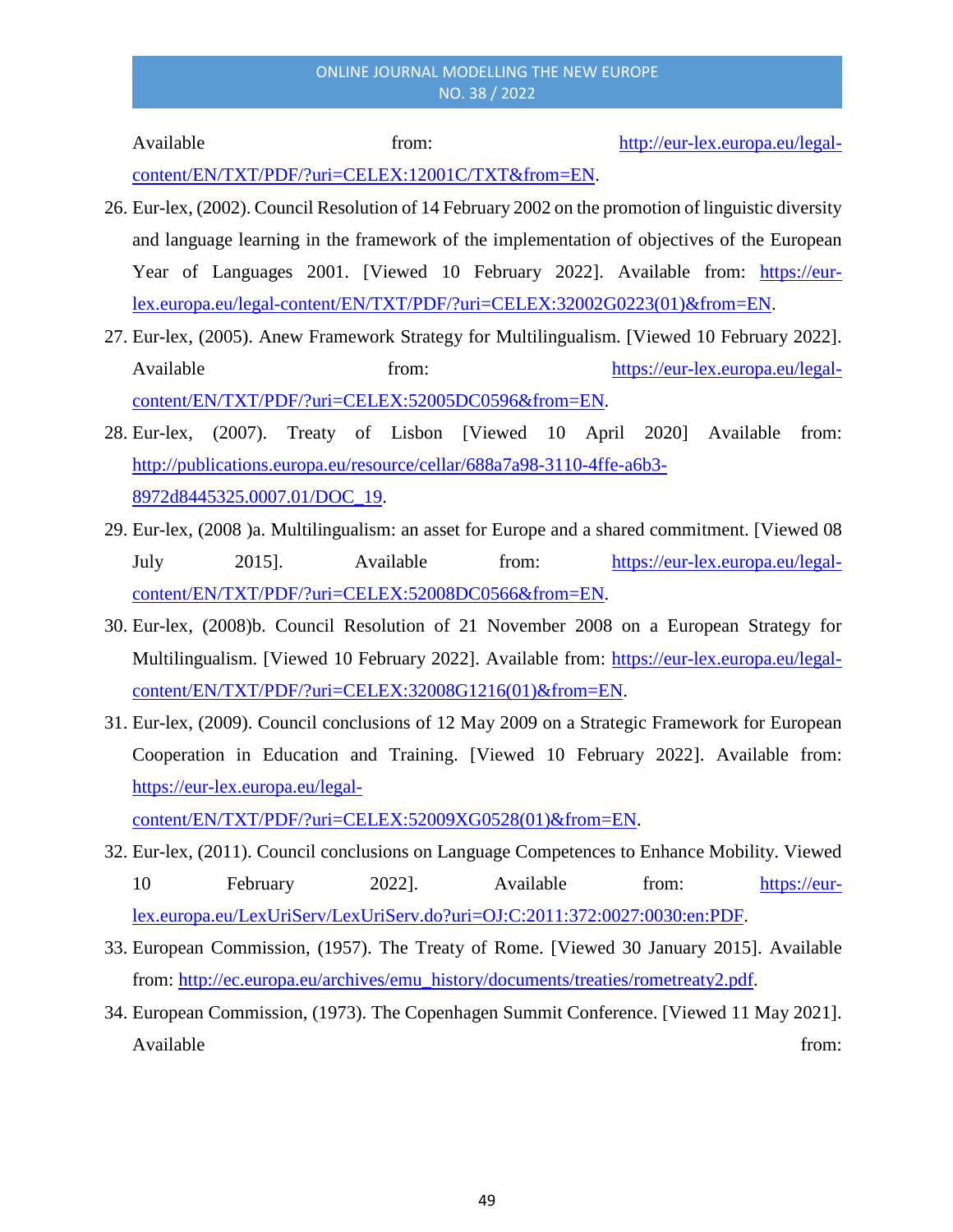[http://ec.europa.eu/dorie/fileDownload.do;jsessionid=1KGyQ1tKtTpNjBQwQh6cwgC2yLn7](http://ec.europa.eu/dorie/fileDownload.do;jsessionid=1KGyQ1tKtTpNjBQwQh6cwgC2yLn7BJMymvTrDq5s2rD3JYR9RfGQ!243197488?docId=203013&cardId=203013) [BJMymvTrDq5s2rD3JYR9RfGQ!243197488?docId=203013&cardId=203013.](http://ec.europa.eu/dorie/fileDownload.do;jsessionid=1KGyQ1tKtTpNjBQwQh6cwgC2yLn7BJMymvTrDq5s2rD3JYR9RfGQ!243197488?docId=203013&cardId=203013)

- 35. European Commission, (1976). Bulletin of the European Communities, Supplement 1 /76. [Viewed 25 January 2020]. Available from: [http://aei.pitt.edu/942/1/political\\_tindemans\\_report.pdf.](http://aei.pitt.edu/942/1/political_tindemans_report.pdf)
- 36. European Commission, (2007). Commission of the European Communities High Level Group on Multilingualism Final Report. [Viewed 10 April 2020]. Available from: [https://op.europa.eu/en/publication-detail/-/publication/b0a1339f-f181-4de5-abd3-](https://op.europa.eu/en/publication-detail/-/publication/b0a1339f-f181-4de5-abd3-130180f177c7) [130180f177c7.](https://op.europa.eu/en/publication-detail/-/publication/b0a1339f-f181-4de5-abd3-130180f177c7)
- 37. European Commission, (n.d.). EU Languages [Viewed 10 April 2020]. Available from: https://europa.eu/european-union/about-eu/eu-languages\_en
- 38. European Parliament, (2000). Lisbon European Council 23 and 24 March 2000 Presidency Conclusions. [Viewed 14 June 2015]. Available from: [https://www.europarl.europa.eu/summits/lis1\\_en.htm.](https://www.europarl.europa.eu/summits/lis1_en.htm)
- 39. European Parliament, (2016). Regional and Minority Languages in the European Union [Viewed 10 February 2022]. Available from: [https://www.europarl.europa.eu/EPRS/EPRS-](https://www.europarl.europa.eu/EPRS/EPRS-Briefing-589794-Regional-minority-languages-EU-FINAL.pdf)[Briefing-589794-Regional-minority-languages-EU-FINAL.pdf.](https://www.europarl.europa.eu/EPRS/EPRS-Briefing-589794-Regional-minority-languages-EU-FINAL.pdf)
- 40. Hall, S. (1991). Globalisation Europe's Other Self. *Marxism Today*. [Viewed 20 May 2014]. Available from: [http://www.unz.org/Pub/MarxismToday-1991aug-00018.](http://www.unz.org/Pub/MarxismToday-1991aug-00018)
- 41. Hall, S., (1996). Cultural Identity and Diaspora. [Viewed 20 January 2020]. Available from: [http://sites.middlebury.edu/nydiasporaworkshop/files/2011/04/D-OA-HallStuart-](http://sites.middlebury.edu/nydiasporaworkshop/files/2011/04/D-OA-HallStuart-CulturalIdentityandDiaspora.pdf)[CulturalIdentityandDiaspora.pdf.](http://sites.middlebury.edu/nydiasporaworkshop/files/2011/04/D-OA-HallStuart-CulturalIdentityandDiaspora.pdf)
- 42. Herrero, L. (n.d.). The Cultural Component of Citizenship. [Viewed 25 April 2015]. Available from:

[http://www.houseforculture.eu/upload/Docs%20ACP/THECULTURALCOMPONENTOFCI](http://www.houseforculture.eu/upload/Docs%20ACP/THECULTURALCOMPONENTOFCITIZENSHIPlayout.pdf) [TIZENSHIPlayout.pdf.](http://www.houseforculture.eu/upload/Docs%20ACP/THECULTURALCOMPONENTOFCITIZENSHIPlayout.pdf)

43. Hopf, T., (1998). The Promise of Constructivism in International Relations Theory. *International Security.* 23(1), pp. 171-200.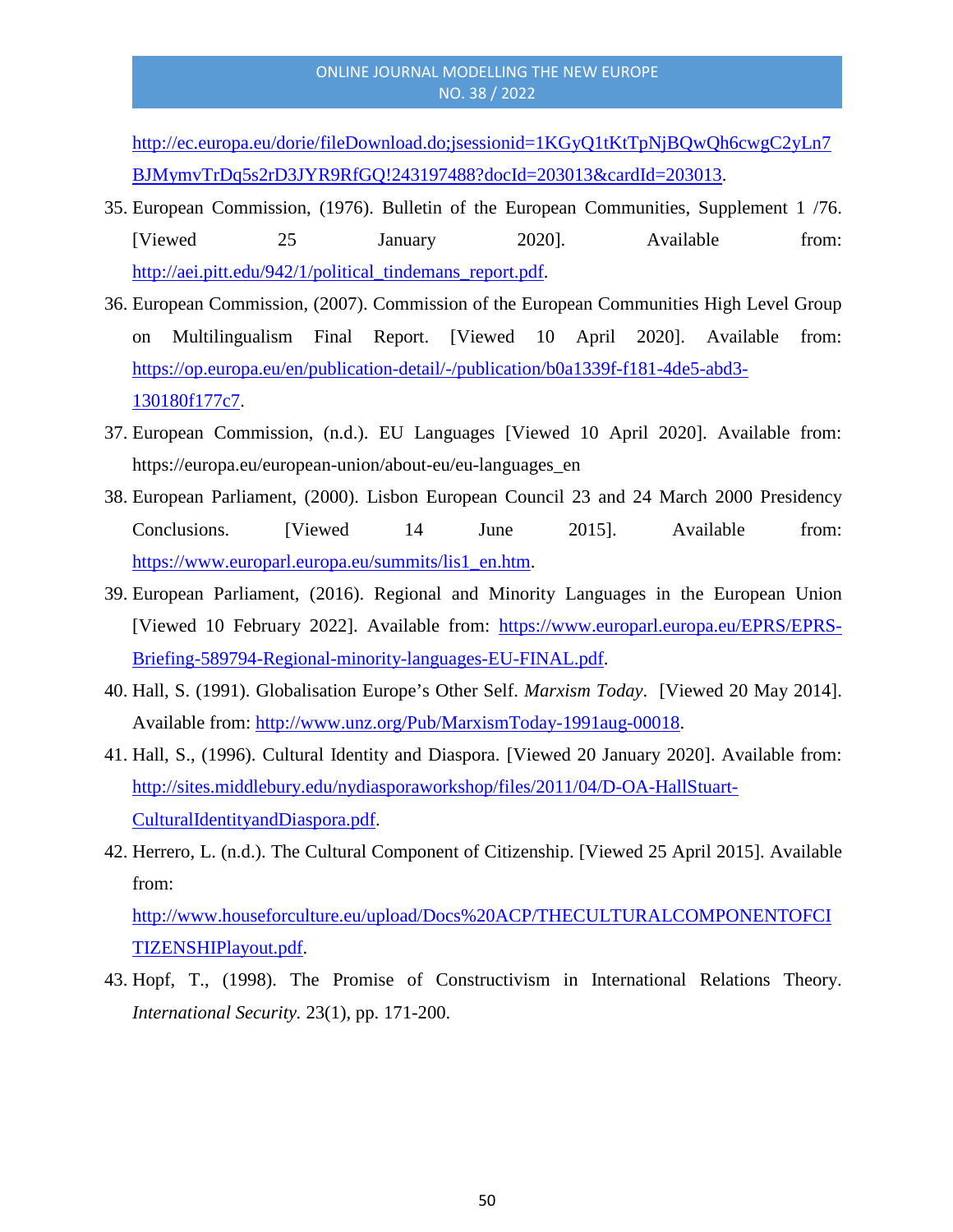- 44. Ives, P., (2004). Language, Representation and Suprastate Democracy Question Facing the European Union. In: D. Laycock *ed. Representation and Democracy Theory.* Canada: UBC Press. pp. 23-47.
- 45. Kilgour, D., (n.d.). The Importance of Language. [Viewed 23 July 2015]. Available from: http://www.david-kilgour.com/mp/sahla.htm
- 46. Kohli, M., (2000). The Battlegrounds of European Identity. *European Societies.* 2 (2), pp. 113- 137.
- 47. Koslowski, R. and Kratochwil, F.V., (1994). Understanding Change in International Politics: The Soviet Empire's Demise and the International System. *International Organization.* 48(2), pp. 215-247.
- 48. Laffan, B., (2004). The European Union and Its Institutions as "Identity Builders". In: R. K. Herrmann, T. Risse, and M. B. Brewer, eds. *Transnational Identities: Becoming European in the EU.* Lanham: Rowman and Littlefield Publishers Inc. pp. 75-96.
- 49. Marian, V. and Shook, A. The Cognitive Benefits of Being Bilingual. [Viewed 27 June 2015]. Available from: [http://dana.org/Cerebrum/2012/The\\_Cognitive\\_Benefits\\_of\\_Being\\_Bilingual/](http://dana.org/Cerebrum/2012/The_Cognitive_Benefits_of_Being_Bilingual/)
- 50. Mayer, F. C. and Palmowski, J., (2004). European Identities and the EU: The Ties That Bind the Peoples of Europe. *JCMS.* 42(3), pp. 573-598.
- 51. Moreira, J. D., (1997). Cultural Citizenship and the Creation of European Identity. *Electronic Journal of Sociology*. [Viewed 10 February 2022]. Available from: [https://sociology.lightningpath.org/ejs-archives/vol002.003/delgado.html.](https://sociology.lightningpath.org/ejs-archives/vol002.003/delgado.html)
- 52. Norton, B., (2006). "Identity: Second Language". In: K. Brown, ed. *Encyclopedia of Language and Linguistics.* Elsevier. pp. 502-508*.*
- 53. Norton, B., (2006). Identity as a sociocultural construct in second language education. In: K. Cadman and K. O'Regan, eds. *TESOL in Context*, pp. 22-33. [Viewed 11 May 2021]. Available from: [https://faculty.educ.ubc.ca/norton/Norton%202006%20in%20Australia%20TESOL.pdf.](https://faculty.educ.ubc.ca/norton/Norton%202006%20in%20Australia%20TESOL.pdf)
- 54. Onuf, N. G., (1989). *World of Our Making.* Columbia: University of South California Press.
- 55. Preuss, U. K., (1998). Citizenship in the European Union: A Paradigm for Transnational Democracy? In: D. Archibugi, D. Held, and M. Köhler, eds. *Re-imagining Political Community: Studies in Cosmopolitan Democracy.* Stanford: Stanford University Press. pp. 138- 151*.*